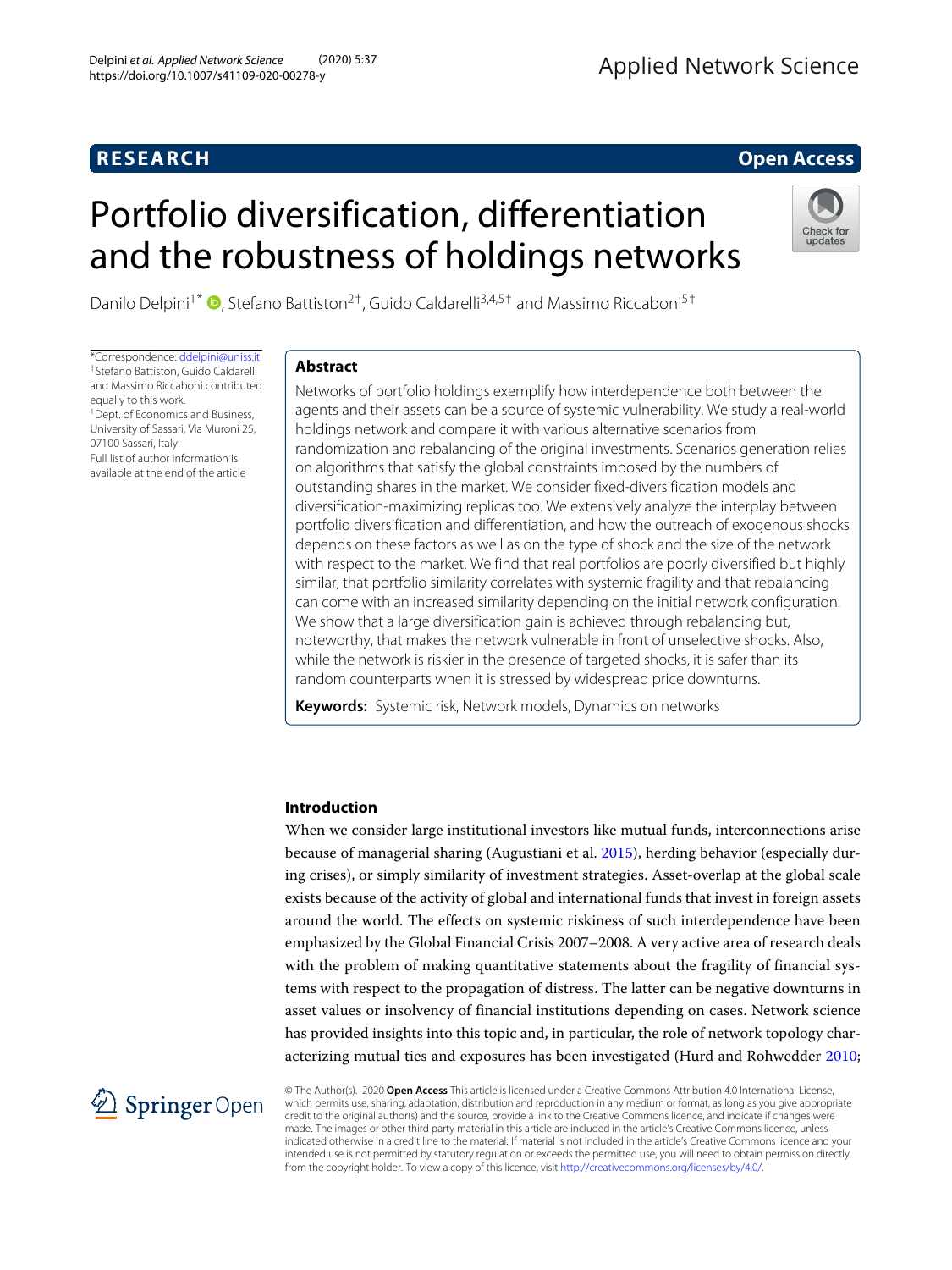Battiston et al. [2012b;](#page-19-2) [2012a;](#page-19-3) Huang et al. [2013;](#page-19-4) Delpini et al. [2013;](#page-19-5) Galbiati et al. [2013;](#page-19-6) Caccioli et al. [2014;](#page-19-7) Acemoglu et al. [2015;](#page-19-8) Elliott et al. [2014\)](#page-19-9).

A cornerstone of portfolio management is diversification (Statman [1987;](#page-19-10) Agnew et al. [2003;](#page-19-11) Domian et al. [2007;](#page-19-12) Hu et al. [2014\)](#page-19-13), a well-understood strategy to cut down portfolio risk from idiosyncratic shocks to asset prices. A reduction of individual risk can be achieved by reducing portfolio concentration (Domian et al. [2003;](#page-19-14) [2007;](#page-19-12) Statman [2004\)](#page-19-15) but the evidences collected from the crisis suggest that the efficacy of diversification strategies can depend strongly on market conditions. More generally, the systemic implications of diversification and its relationship with the notion of *differentiation* between the holdings of different market players are uncertain. In Delpini et al. [\(2019\)](#page-19-16) the network of mutual funds portfolios in the United States has been studied across the crisis. It has been found that diversification has increased and, less predictably, investment similarities have decreased. Simulations show that the observed similarities between portfolios are more likely than one can expect by chance and finite-size effects, even when controlling for strongly connected assets, and finally there exist groups of highly similar portfolios. This makes the network riskier with respect to random counterparts to parity of portfolio diversification. Accordingly, the analysis in Fricke [\(2019\)](#page-19-17) suggests that, while diversification may reduce risk for an individual portfolio, the structure of the similarities across mutual funds could be key in determining systemic risk.

In this paper we study bipartite networks of portfolio holdings (Delpini et al. [2019;](#page-19-16) Lin and Guo [2019;](#page-19-18) Braverman and Minca [2018;](#page-19-19) Guo et al. [2016\)](#page-19-20). We model a holdings network as sub-system of the embedding financial market wherein the numbers of outstanding shares of each stock are treated as constants and provide global market constraints. We aim at analyzing how the outreach of financial shocks in the holdings network depends on network topology, portfolio diversification and differentiation, as well as on the type of shock applied and the relative size of the network. In particular, we want to test if more diversified portfolios can actually reduce risk at the systemic level as one might expect. In order to generate random scenarios for comparisons, we take advantage of algorithms that are required to satisfy the global constraints at any time. Such algorithms mimic the actual process of increasing, reducing or replacing asset positions through buy/sell orders to the market. In particular, we consider explicitly scenarios where holders reallocate their wealth to either the original or randomly chosen assets in a way to achieve the most diversified portfolio compatible with the constraints in force. We develop the analysis in a computational setting, exploiting a snapshot of the US mutual funds holdings network as a test case. We extensively compare the original network with the simulated scenarios and try to better characterize the interplay between portfolio diversification and differentiation. We then simulate the process of propagation of exogenous shocks to asset prices, based on a dominating flow-induced trading dynamics wherein negative fund performances are followed by asset fire-sales (Greenwood et al. [2015;](#page-19-21) Fricke [2019\)](#page-19-17). We do that for both targeted and unselective shocks and compare the systemic damages registered for each scenario.

In ["Model of bipartite network of holdings"](#page-2-0) section we formalize the notion of a holdings network within the market and its representation as a bipartite graph. In ["Market model of flow-induced trading"](#page-3-0) section we describe the dynamics of shock propagation that will be used in the simulations. ["Algorithms"](#page-7-0) section describes the basic concepts underlying the algorithms for generating rebalanced portfolios or performing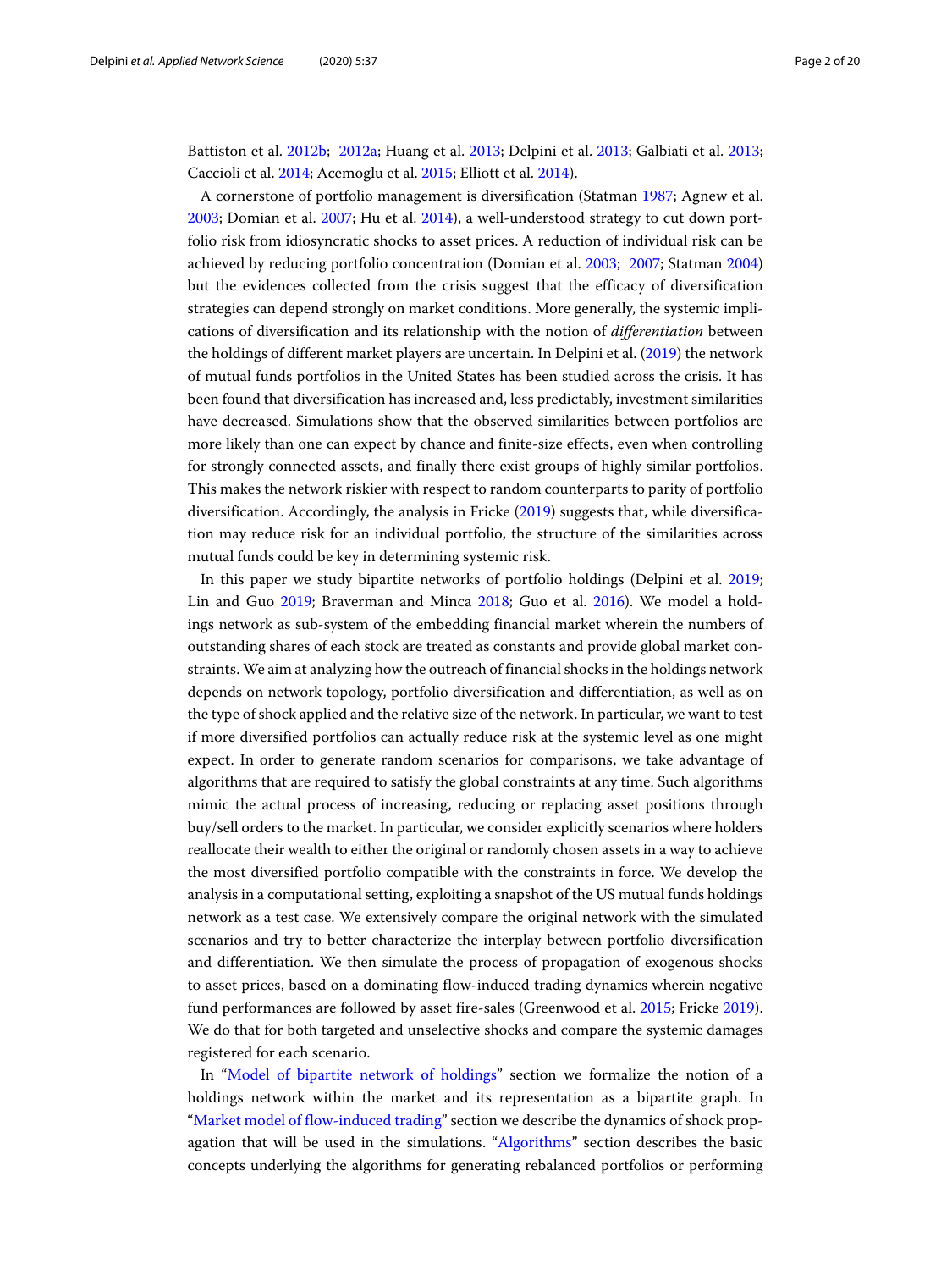holdings reshuffle. The statistical properties of the generated scenarios, their comparison in terms of diversification, differentiation and riskiness in front of different kinds of shocks are presented in ["Results"](#page-9-0) section. We draw conclusions afterwards.

#### **Materials and methods**

#### <span id="page-2-1"></span>**Dataset**

As a case study for our analysis, we employ a snapshot of the bipartite network of US mutual fund holdings corresponding to the third quarter of 2012. The network was inferred from data in the Survivor-Bias-Free US Mutual Funds database provided by the Center for Research in Security Prices, The University of Chicago Booth School of Business. We only considered equity funds with a reported Total Net Assets (TNA) greater than or equal to one million US dollars (USD) and, in addition, we discarded funds that are classified as International and Global. We parsed the data for just the holdings that correspond to stocks with a valid ticker. Assets with coupon or maturity information and derivatives were not considered. This filtered network has 3497 different funds investing in 9015 different assets. The number of holdings is 550,554 for a total asset value of 2.61 trillion USD. In the following, we will use the generic term "holders" to refer, in particular, to US mutual funds and their asset managers, and "holdings" to indicate the different stocks in the funds' investment portfolios.

#### <span id="page-2-0"></span>**Model of bipartite network of holdings**

We model a network of holdings with *m* portfolios and an investment universe of *n* different stocks as a bipartite graph (Caldarelli [2007;](#page-19-22) Newman [2010\)](#page-19-23). We first introduce the network's incidence matrix **B** =  $(b_{ij})$ , where  $b_{ij}$  = 1 if portfolio *i* invests in stock *j* and  $b_{ij}$  = 0 otherwise. The number of holdings is the number of the non-zero elements of *B* and we will indicate it as  $n_h = |E|$ , where  $E = \{(i,j)\}\$  stands for the set of the holdings and  $|E|$  for its cardinality. Let  $n_{ij}$  be the number of shares of stock *j* in the portfolio and  $s_i$  the stock price. The *share matrix*  $\mathbf{N} = (n_{ij})$  can be assumed as the weighted incidence matrix.

The TNA of portfolio *i* is  $p_i = \sum_{j=1}^n n_{ij} s_j = (\mathbf{N} \, \mathbf{s})_i$  where  $\mathbf{s} = (s_1, s_2, \ldots, s_n)$  is the vector of stock prices. By introducing the *value matrix*  $V = (v_{ij})$  whose elements  $v_{ij} = n_{ij} s_j$  are the holding values, the TNA can be written equivalently as  $p_i = (\mathbf{V} \mathbf{1}_n)_i$  where  $\mathbf{1}_n$  is the vector with all *n* components being one. In the following we will also refer to the *portfolio weight*  $w_{ij} = v_{ij}/p_i$  of each position, representing the relative weight of an individual position into a stock with respect to the portfolio's TNA.

Such network is a subsystem of the whole "market". The number  $N_i$  of outstanding shares of each stock  $j = 1, \ldots, n$  is assumed to be constant in the market. We do not take into account share splitting or new issues. This implies that holders' portfolios can not hold more shares at any time *t* than those outstanding:

<span id="page-2-2"></span>
$$
\sum_{i} n_{ij}(t) \le N_j, \quad j = 1, \dots, m. \tag{1}
$$

The above inequalities represent global constraints. These need to be satisfied during all stages of the execution of the randomization algorithms and at any time during the propagation of exogenous shocks through the portfolio network.

The exact values of  $N_i$  can not be retrieved easily. However, if we think of the holdings network as a small-scale representation of the market, we can introduce a scaling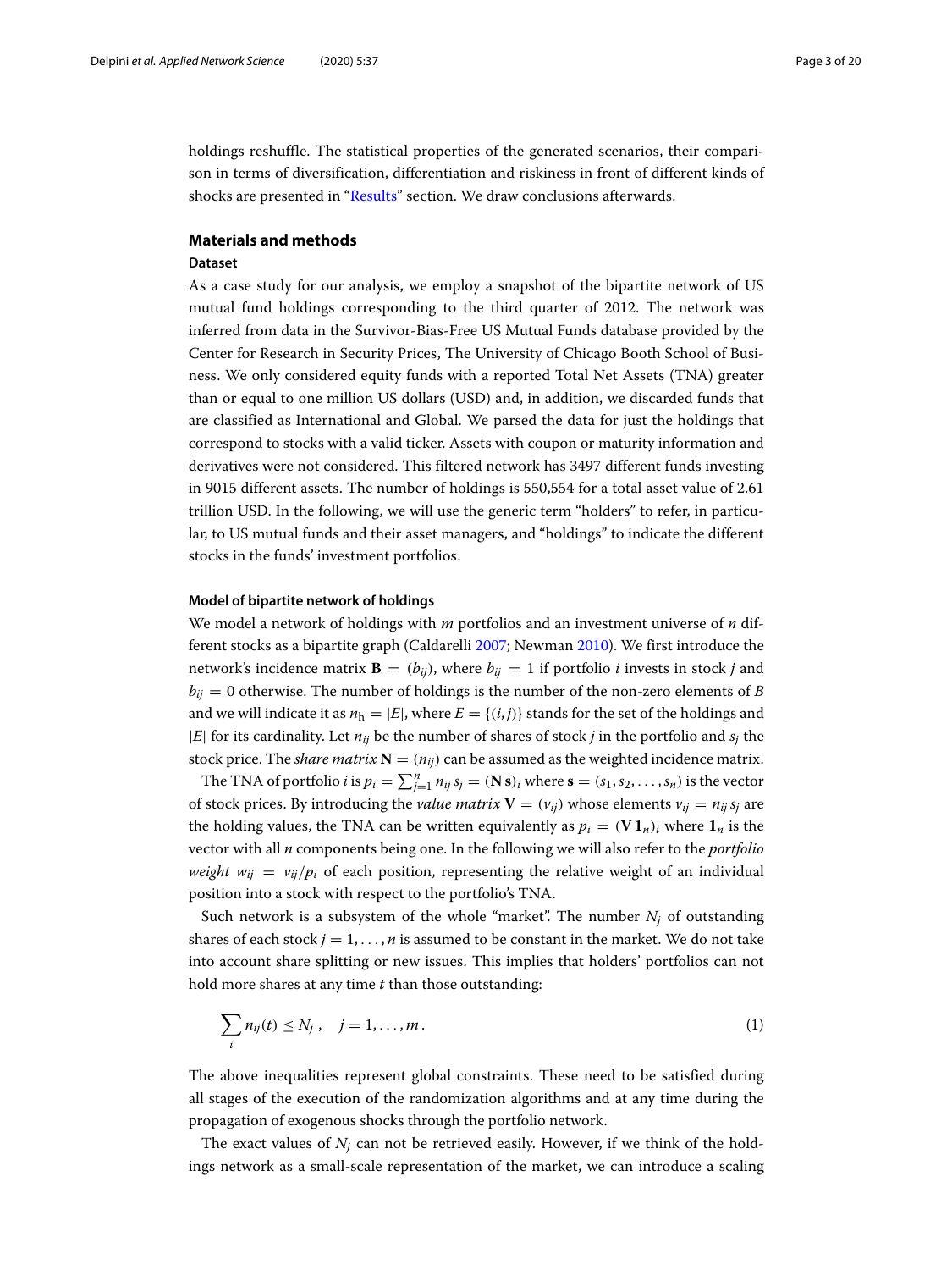parameter *c* and imagine that the total value of each stock in holders' portfolios initially is a fraction 1/*c* of its value in the whole market. In this spirit, and for the purposes of simulations, we make the following choice for the outstanding shares:

<span id="page-3-1"></span>
$$
N_j = c \sum_i n_{ij}(0) . \tag{2}
$$

Parameter *c* captures the size of the network, in total assets terms, relative to the market: the larger *c* the more the holdings network is to be considered small with respect to its embedding market. Considering the total assets value of our test network (see ["Dataset"](#page-2-1) section), and that the New York Stock Exchange had a market capitalization of 30.1 trillion USD as of February 2018, *c* = 10 can be considered a sensible choice. We will also compare the results for this value to those for  $c = 2$  and  $c = 100$ , to also account for scenarios where the holdings network represents a large or small fraction of the market respectively.

#### <span id="page-3-0"></span>**Market model of flow-induced trading**

We are interested in studying how the aggregate fragility of the network is dependent on the overlap of portfolios and in testing interaction between portfolio diversification and overlap. We consider a case where market-wide negative events can determine mass investor outflows from funds. In such events, a fund will be forced to liquidate part of its asset positions in order to repay leaving investors. This trading activity will a have a (negative) impact on stock prices and this will cause funds that were not hit by the original event to experience losses afterwards.

Usually funds do not retain cash: a flow of investors into a fund is followed by an expansion of asset positions while an outflow is associated to a shrinkage of positions. Outflow corresponds to fund investors asking for redemption of their shares and to fund managers liquidating some assets to meet requests. Such trading activity by funds is referred to as *flow-induced trading*. We are interested in studying the network's reaction to idiosyncratic shocks on a small time scale, when portfolio managers fire-sale assets with the effect of amplifying the shocks and triggering new ones. In particular we aim at measuring how fast the total value of the network is eroded and to what extent network fragility depends on asset commonality between portfolios. Accordingly, we consider a model where portfolio managers can only liquidate assets and we make the working assumption that the market outside the network is large and liquid enough to absorb such offer.

Consider the dynamics of a portfolio along a generic trading period. Let  $p(t - 1)$  be the end-of-period TNA for period  $t - 1$  and assume that this value includes the fund's flow along the period. If the portfolio's composition was not altered, its return *r*(*t*) along period *t* would depend only on market price variations and the amount  $p(t - 1)$  would grow at rate  $r(t)$  into the amount  $[1 + r(t)] p(t)$ . We define *fund flow* along period *t* the difference between the closing TNA and the accrued value:

 $f(t) = p(t) - [1 + r(t)] p(t - 1)$ .

Because flow-induced trading is needed to repay leaving investors, we assume that it comes with no modifications to the portfolios' investment strategies, by which we mean that the stocks in the portfolios will remain the same. This implies that portfolio managers liquidate every asset in the same proportion (*proportional selling*). Let  $\eta_i(t)$  be the fraction of TNA that is liquidated along period *t*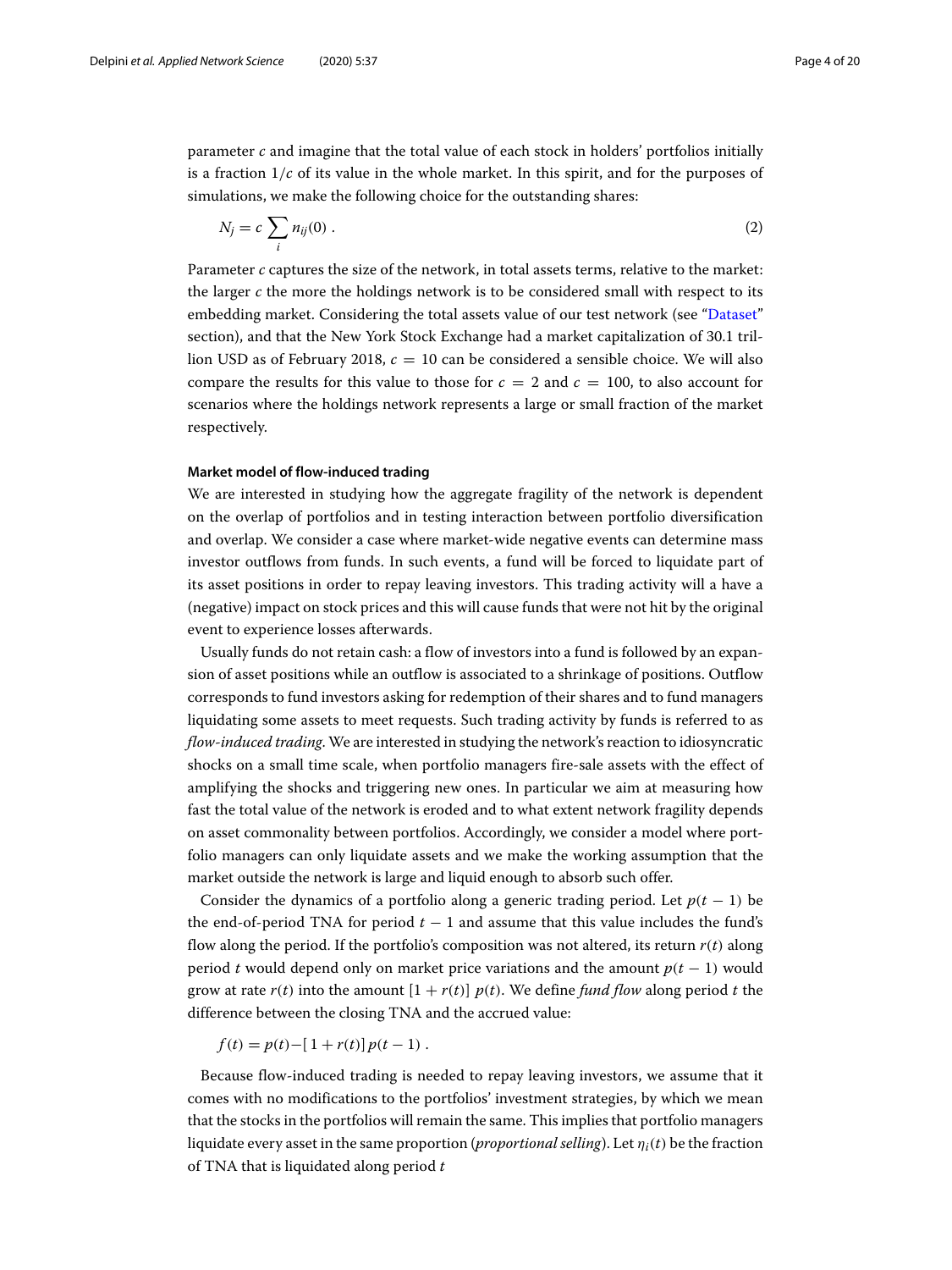$$
\sum_j n_{ij}(t) s_j(t-1) = p_i(t-1) [1 + \eta_i(t)] .
$$

Then proportional selling corresponds to solution  $n_{ii}(t) = [1 + n_i(t)] n_{ii}(t-1)$  to the previous equation, with  $\eta_i(t) < 0$ .

Flow-induced trading has an impact on the prices of the securities being traded. The *price impact*  $I_i(x)$  of trading *x* shares of a stock is defined as the corresponding relative price variation. In the literature it is often assumed that a linear relationship exists (Kyle [1985\)](#page-19-24) of the form  $I_i(x) = x/\lambda_i$ . The stock-specific parameter  $\lambda_i$  is called the stock's *market depth*: the larger  $\lambda_i$  the more liquid the stock and the smaller the price impact of trading it. We assume that the market depth of a stock can be approximated by the total number of shares that have been issued and purchased by all participants in the market (*outstanding shares*). We take  $\lambda_i = N_i$  and such parameter accounts for heterogeneity in the liquidity characteristics of stocks. The price impact on stock *j* along period *t* will be

<span id="page-4-0"></span>
$$
I_j(t) = \frac{\Delta s_j(t)}{s_j(t-1)} = \frac{\sum_i \Delta n_{ij}(t)}{\lambda_j} = \frac{\sum_i \eta_i(t) n_{ij}(t-1)}{N_j} < 0 \,. \tag{3}
$$

Note that  $\lambda_i = N_i$  and the scaling relationship [\(2\)](#page-3-1) imply that the larger is *c* the smaller is the price impact of asset liquidations.

Taking into account both the price variations and asset liquidations, the portfolio TNA at end-of-period will be

$$
p_i(t) = [1 + \eta_i(t)] \sum_j [1 + I_j(t)] \; n_{ij}(t-1) \, s_j(t-1) \; .
$$

We can motivate a simple choice for the amount of assets liquidated. Consider an individual investor soon after a negative return  $r_i(t-1)$  has occurred to her fund's portfolio. The larger is *ri*, the higher is the chance that the investor will ask for redemption of one of her fund shares. Because  $0 < |r_i| < 1$  we can interpret the absolute value of the portfolio (negative) return as a proxy of such probability. If we consider homogeneous investors and a uniform redemption probability across the fund's shares, the average fraction of redemptions will be  $|r_i(t-1)|$ . Thus, as a basic approximation and discarding fluctuations, we also take  $\eta_i(t) = r_i(t-1)$ .

To summarize, we consider a dynamics of shock propagation that proceeds as follows:

- 1 A negative shock to stock prices  $\delta(t) = (\delta_1(t), \ldots, \delta_n(t))$  hits the market, with  $\delta_i = \Delta s_i / s_i \in [-1, 0];$
- 2 This determines negative portfolio returns  $r_i(t)$  for those portfolios that invest in the stocks hit;
- 3 Negative returns determines an outflow from funds and a corresponding reallocation of portfolio positions  $n_{ii}(t) \rightarrow n_{ii}(t+1) = [1 + n_i(t+1)] n_{ii}(t)$  where  $\eta_i(t+1) = r_i(t)$ .
- 4 Flow-induced asset selling has a negative price impact  $\delta(t+1) = I(t+1)$  as given by Eq. [\(3\)](#page-4-0) and then the process starts again from step 1:

$$
\delta(t) \longrightarrow \mathbf{r}(t) \longrightarrow \Delta n_{ij}(t+1) \longrightarrow \mathbf{I}(t+1) = \delta(t+1) .
$$

For our purposes we assume that the first shock *δ*(1) is exogenous: no outflow occurs during the first trading period and the first variation of the TNAs is completely determined by the negative returns.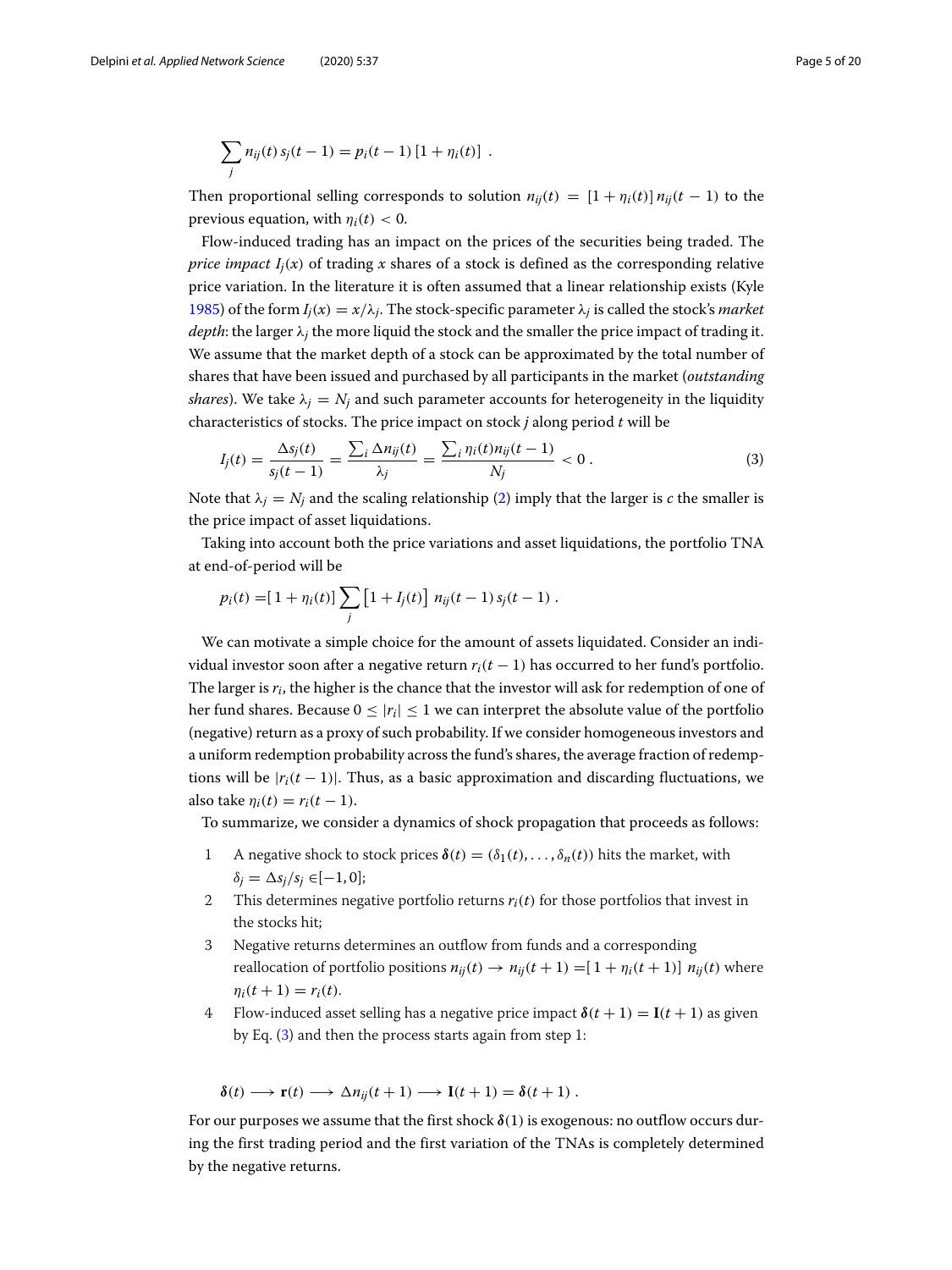#### <span id="page-5-0"></span>**Systemic damage**

The dynamics described above implies that the value of every portfolio reduces by the end of the trading period, or it stays the same if the portfolio is not investing in the stocks that went through a price downturn. In the same spirit of Delpini et al. [\(2019\)](#page-19-16), we consider the relative reduction in the total value of the portfolios  $D(t) = |\sum_i p_i(t) / \sum_i p_i(t-1) - 1|$ as an indicator of network fragility. Comparison of the real network and its counterparts from random allocation scenarios will provide indication of what configuration is more robust in the light of global market constraints as well as insight into diversification– riskiness and differentiation–riskiness correlations.

A comprehensive measure of the fragility of the holding network would require to measure *D* with respect to all possible combinations of one or multiple shocks  $\delta_i(1)$ . This is impractical due to computational time constraints and sensible choices are needed to select appropriate values for  $\delta(1)$ . A shock to a single random stock, albeit large, is unlikely to produce large-scale effects in few trading periods. On the other hand a combination of very large shocks to many assets will produce a too fast and unrealistic degradation of portfolio values. A possible strategy is to consider worst case scenarios where a subset of targets is selected according to some criterion of asset network "centrality". This was done in Delpini et al. [\(2019\)](#page-19-16) where stress tests are performed applying a uniform shock to the most popular assets. There, the degree centrality *k* of a stock in the bipartite network was chosen to select the targets. Let us indicate this choice as the "*k*-targets" scheme. We will compare it with the following alternative choices.

Indeed it may not be obvious which measure of centrality is most appropriate. In principle, there could be assets that are very popular but account for a small fraction of the network's value or, on the contrary, assets that are owned by few large holders with large portfolio weights. In order to take into account the actual monetary weight that stocks have in portfolios as well their popularity, we propose to alternatively select targets by maximizing the following indicator:

.

$$
h_j = \left[\sum_{i=1}^m \left(\frac{v_{ij}}{s_j N_j}\right)^2\right]^{-1} = \left[\sum_{i=1}^m \left(\frac{n_{ij}}{N_j}\right)^2\right]^{-1}
$$

If holders owned all outstanding shares in the market, *hj* would account for the number of funds that own the largest portions of the stock's market value, or simply the number of leading holders of stock *j*. Taking into account relationship [\(2\)](#page-3-1), such a number actually gets multiplied by a uniform factor  $c^2$ . Nevertheless we continue to think of it as a number of effective holders and, following this interpretation, we will say that the stocks with the highest *hj* are the "most owned" in the network. In this sense, *hj* is a rescaled version of the Herfindahl–Hirschman index, computed for stock *j* in terms of the ratios of the numbers of shares in each portfolio to the total number of outstanding shares. Let us indicate a scenario where target stocks are selected maximizing *hj* as the "*h*-targets" scheme. In both this scheme and the "*k*-targets" scheme we apply a uniform random shock  $\delta_j \in [\delta_{\min}, \delta_{\max})$ to the  $n_{\text{target}}$  stocks with the largest values of  $k_j$  and  $h_j$  respectively. We take  $n_{\text{target}} =$  $0.1 \times n$  and arbitrarily set  $\delta_{\text{min}} = 1\%$  in order to produce an appreciable systemic damage.

Crises can come with negative returns that are widespread across a lot of stocks. In order to account for that, we also consider an "all-targets" scheme where a uniform shock  $\delta_i \in [0, \delta_{\text{max}})$  is applied to all stocks. This choice also free us from the need of arbitrarily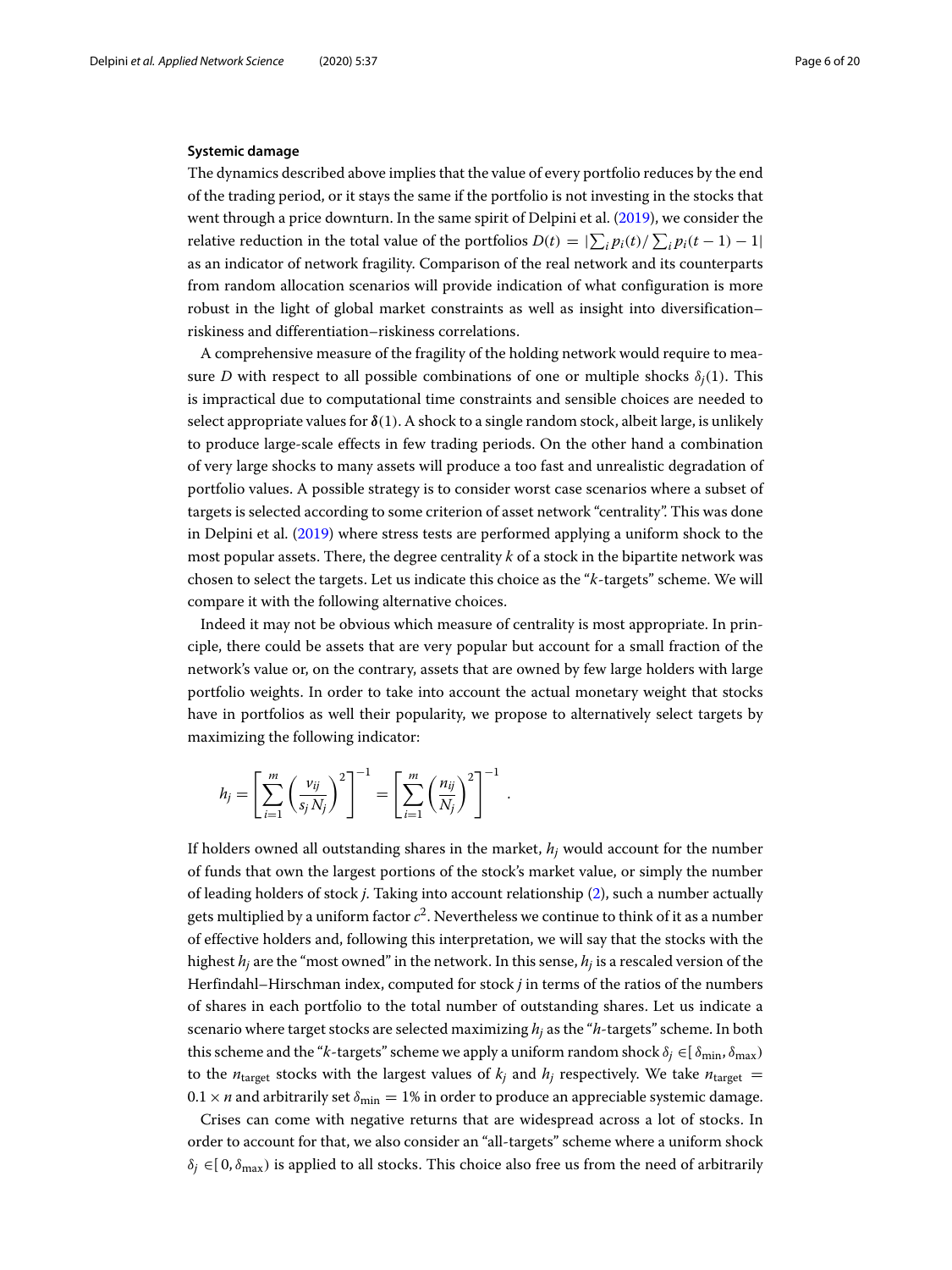selecting a subset of targets. In this case we allow stock prices to eventually be unchanged, that is  $\delta_{\min} = 0\%$ .

Trading of a given stock on a stock exchange is suspended if the price relative loss exceeds a stopping threshold. This is dependent of the exchange regulation and usually less than 10%. We therefore set  $\delta_{\text{max}} = 10\%$  for all cases.

For every scheme and different underlying holding network, we perform  $n_{\text{mc}} = 100$ Monte Carlo runs of shock propagation over  $T = 10$  trading periods. Systemic damage is computed as the average value of *D* over the runs.

,

#### **Portfolio diversification and similarity**

We measure diversification by the portfolio's *Herfindahl–Hirschman index*

$$
h_i = \left[\sum_{j=1}^n \left(\frac{v_{ij}}{p_i}\right)^2\right]^{-1} = \left[\sum_{j=1}^n w_{ij}^2\right]^{-1}
$$

which is interpreted as the number leading holdings in a portfolio. Similarity between two portfolios can be quantified by their *cosine similarity*:

$$
s_{ii'} = \frac{\sum_j v_{ij} v_{i'j}}{\|\vec{v}_i\| \|\vec{v}_{i'}\|} = \frac{\sum_j w_{ij} w_{i'j}}{\|\vec{w}_i\| \|\vec{w}_{i'}\|},
$$

where  $\vec{v}_i = (v_{i1}, v_{i2}, \dots)$  is the vector of holdings of portfolio *i* and  $\vec{w}_i = (w_{i1}, w_{i2}, \dots)$  is the corresponding vector of portfolio weights. It is worth noticing that both indicators  $h_i$ and *s<sub>ii</sub>* are independent of the portfolio's TNA and can be equivalently expressed in terms of either the holding values or the portfolio weights. Throughout the paper, we refer to the subsidiary notion of *differentiation* between two portfolios. In symbols, we define it as the complementary quantity of similarity, or  $1 - s_{ii'}$ , and both quantities take values in [0, 1]. The less two portfolios are similar, the more they are different.

Consider two portfolios of degree  $k_i$  and  $k_{i'}$  that invest in a perfectly balanced way, with uniform positions  $v_{ij} = p_i / k_i$  and  $v_{i'j} = p_{i'} / k_{i'}$  if stock *j* is in the portfolio, and 0 otherwise. Their similarity will be  $s_{ii'} = k_{ii'}/\sqrt{k_i k_{i'}}$  where  $k_{ii'}$  is the number of common assets. For a given degree sequence  $k_1, k_2, \ldots, k_m$  the average similarity across the network is

<span id="page-6-0"></span>.

$$
\bar{s} = \frac{2}{m(m-1)} \sum_{i=1}^{m} \sum_{i'=i+1}^{m} s_{ii'} = \frac{2}{m(m-1)} \sum_{i=1}^{m} \sum_{i'=i+1}^{m} \frac{k_{ii'}}{\sqrt{k_i k_{i'}}}
$$

Consider also a network where every portfolio invests selecting uniformly at random the same number of stocks it owns in the real network. Since stocks are treated indifferently, it is natural to expect that such idealized investor would invest the same amount of wealth in every stock. We will refer to such limit scenario as an "unconstrained random holdings" network (URH). Because of the balanced positions, in this network investors maximize diversification conditionally on  $k_i$ , achieving  $h_i = 1/\sum_j (v_{ij}/p_i)^2 =$  $1/\sum_{j'}(1/k_i)^2=k_i$ , where the second summation is limited to the stocks *j'* that are actually present in the portfolio.

If we consider many realizations of a network like that, the expected value of the number of common assets will be  $\langle k_{ii'}\rangle \approx \frac{k_i k_{i'}}{n}$ , where the approximation holds as long as the probability of choosing the same stock multiple times can be neglected. Under this approximation, the expected value of the average network similarity reads: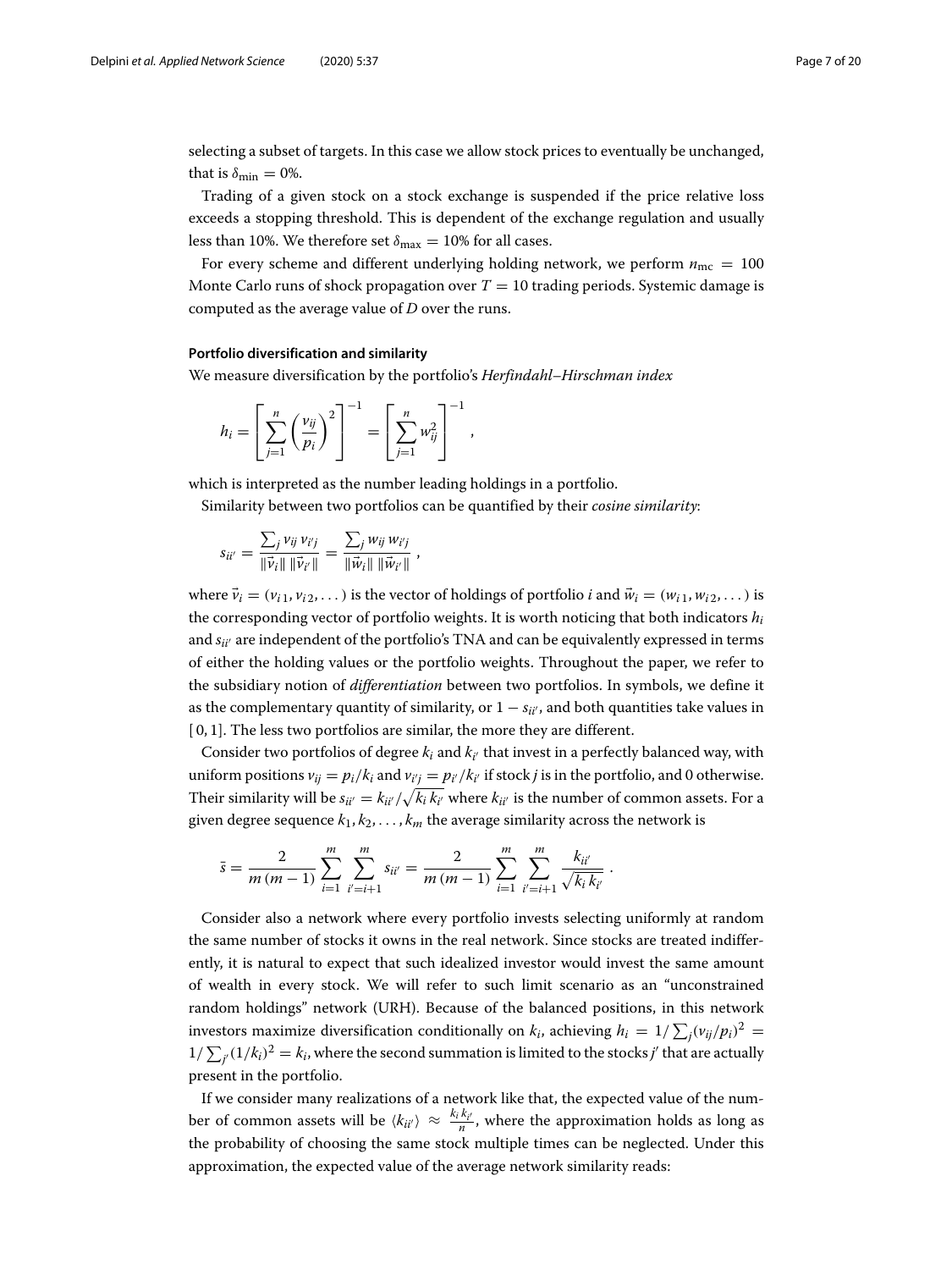$$
s_0 = \langle \bar{s} \rangle \approx \frac{2}{m(m-1)} \sum_{i=1}^m \sqrt{k_i} \left( \sum_{i'=i+1}^m \sqrt{k_i'} \right) , \qquad (4)
$$

and this can be considered a benchmark value with respect to which we evaluate deviations from randomness. As for the diversification, since in the URH case the degree sequence is constrained and each portfolio achieves the maximum diversification  $h_i = k_i$ , we see that the average network diversification is identically equal to the average degree  $h_0 = h = \sum_i h_i/m$ . In the following it will be useful to compare different scenarios in terms of the network's average diversification and similarity relative to the benchmarks  $h_0$  and  $s_0$ .

#### **Portfolio rebalancing**

In a perfectly balanced portfolio every stock has the weight  $w = p/k$ . Conditionally on *k*, such a portfolio has maximum diversification  $h = k$ . If a holder, starting with an unbalanced portfolio, wants to increase her diversification without opening positions in new stocks, or conditionally on *k*, she can try to rebalance her positions in the original assets steering them toward the optimal level  $w = p/k$ . At first, some positions are larger than *w*, some are smaller and possibly some are just at the threshold. The portfolio's TNA can be decomposed in the following way

$$
p = \sum_{j} v_{j} = \sum_{j \in J^{+}} v_{j} + \sum_{k \in J^{-}} v_{k} + \sum_{l \in J^{0}} v_{l}
$$
  
=  $\sum_{j \in J^{+}} (w + \Delta v_{j}) + \sum_{k \in J^{-}} (w - \Delta v_{k}) + \sum_{l \in J^{0}} w$   
=  $k w + \sum_{j \in J^{+}} \Delta v_{j} - \sum_{k \in J^{-}} \Delta v_{l}$   
=  $p + \sum_{j \in J^{+}} \Delta v_{k} - \sum_{k \in J^{-}} \Delta v_{k}$ ,

where *J*+, *J*<sup>−</sup> and *J*<sup>0</sup> are the sets of stocks corresponding to redundant, deficient or balanced positions, while  $\Delta v_i$  is the difference between the actual position on stock *j* and the balanced position *w*. From the previous relationship it follows that

$$
\sum_{j\in J^+} \Delta \nu_j = \sum_{k\in J^-} \Delta \nu_k,
$$

which simply states that the total excess equals the total defect. A holder can liquidate redundant positions and use the liquidity to buy more shares and balance defective positions. In the absence of limits on the number of shares that can be bought or sold, the holder will achieve perfect diversification. Otherwise, she will end with a suboptimal portfolio but the value of *h* will have increased anyway.

#### <span id="page-7-0"></span>**Algorithms**

Portfolios can be similar with respect to how many stocks they invest in, what stocks and how much money is invested in each one. We introduce two synthetic models where the original holdings are randomized with different strategies. We will refer to them by the symbols *H*<sup>1</sup> and *H*<sup>2</sup> respectively, distinguishing them from the original holdings network  $H_{\text{or}}$ . In both of them we assume portfolio TNAs and portfolio degree sequences as given.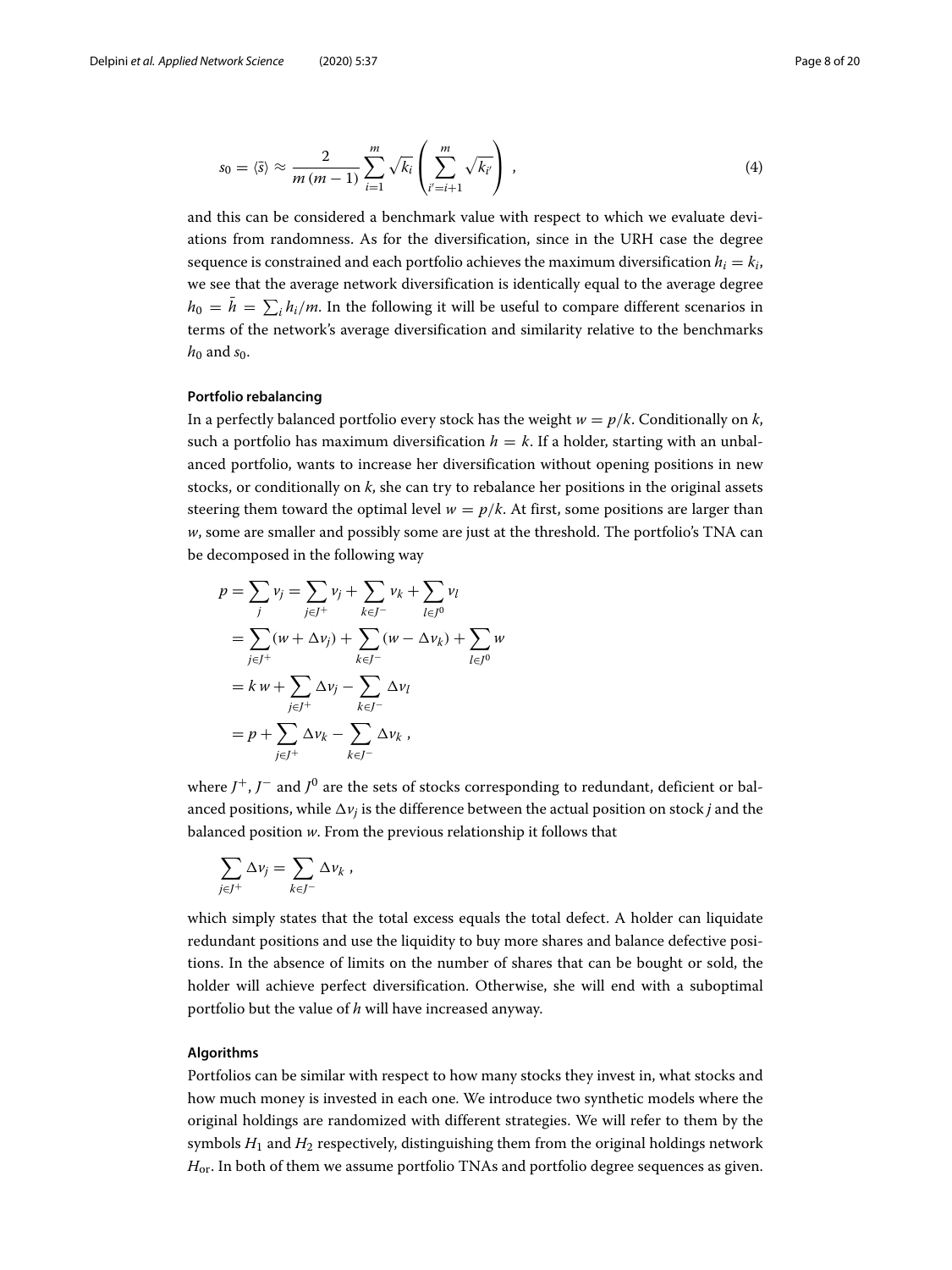In other words, we focus on how stocks are chosen, conditionally on the number of stocks  $k_i$  and the portfolio wealth  $p_i$ .

In model *H*1, each holder goes through a process of replacement of its original stocks with new ones chosen uniformly at random. We refer to this as a "shuffling of holdings". The degree sequence of stocks is not preserved and the degree of each stock is approximately a binomial random variable with mean  $|E|/n$ . As discussed in Delpini et al. [\(2019\)](#page-19-16), the degree distribution of the real assets decays slowly and there exist very popular assets owned by thousands of portfolios. In order to account for the role of these hubs, we also consider model  $H_2$ . It differs from  $H_1$  in that stock replacement is performed by means of a double-edge swap strategy that preserves the degree sequence of stocks as well as that of holders. The number of swaps to be performed is fixed upfront and expressed as a fraction *f* of the number of holdings, that is  $n_{swap} = f \times n_h$ .

In both models the ideal investor uses no information during stock selection and treats stocks as being equivalent, if it was not for the number of available shares that is heterogeneous and subject to changes during the allocation process. For both scenarios  $H_1$  and *H*<sup>2</sup> we consider two variants. In the first one holders tries to re-allocate exactly the same amount of money of each original position. This case will allow us to compare scenarios for equal portfolio concentrations and will be referred to as an "unbalanced scenario". In the second one funds try to achieve the highest degree of diversification possible by going through the rebalancing process discussed in the previous section. In a way, this is also coherent with the idea of a random allocation: since stocks are treated equivalently, an investors will have no reason to make unbalanced positions, provided that enough shares are available from the market to buy. Rebalancing is performed after randomization: first a random network is generated where portfolio positions are exactly the same as the original ones, be it  $H_1$  $H_1$  or  $H_2$ , and positions are rebalanced afterwards<sup>1</sup>. We will consider a rebalanced network for the original topology as well and we will indicate the three balanced cases as  $H_{\text{orb}}$ ,  $H_{1,\text{b}}$  and  $H_{2,\text{b}}$  respectively to distinguish them from their original or unbalanced counterparts.

The algorithms for rebalancing and randomization that we use are required to enforce the global constraints [\(1\)](#page-2-2) at each stage of their execution. They ensure that when holders open new positions no more shares can be bought of a stock than actually available on the market at that very moment. This aspect represents a major contribution of our work. Indeed, the simple randomization algorithms in Delpini et al. [\(2019\)](#page-19-16) preserved portfolio TNAs and degrees, but they were otherwise unconstrained. Because no constraints were imposed on the numbers of shares, the total value of every asset in the network of portfolios was allowed to change. Those routines were instrumental in comparing the actual network topology with its random counterparts but the corresponding network models are to be considered approximations valid in the limit of infinite numbers of shares. On the contrary, the  $n$  global constraints  $(1)$  are required to be satisfied at any time here. In particular, they limit the maximum diversification holders can reach without altering their degree and this can be critical for systemic risk assessment.

<span id="page-8-0"></span> $1$ The algorithms may be adapted to perform random allocation and rebalancing simultaneously. This increases algorithmic complexity and execution times and more importantly makes it difficult to guarantee a diversification increase upfront.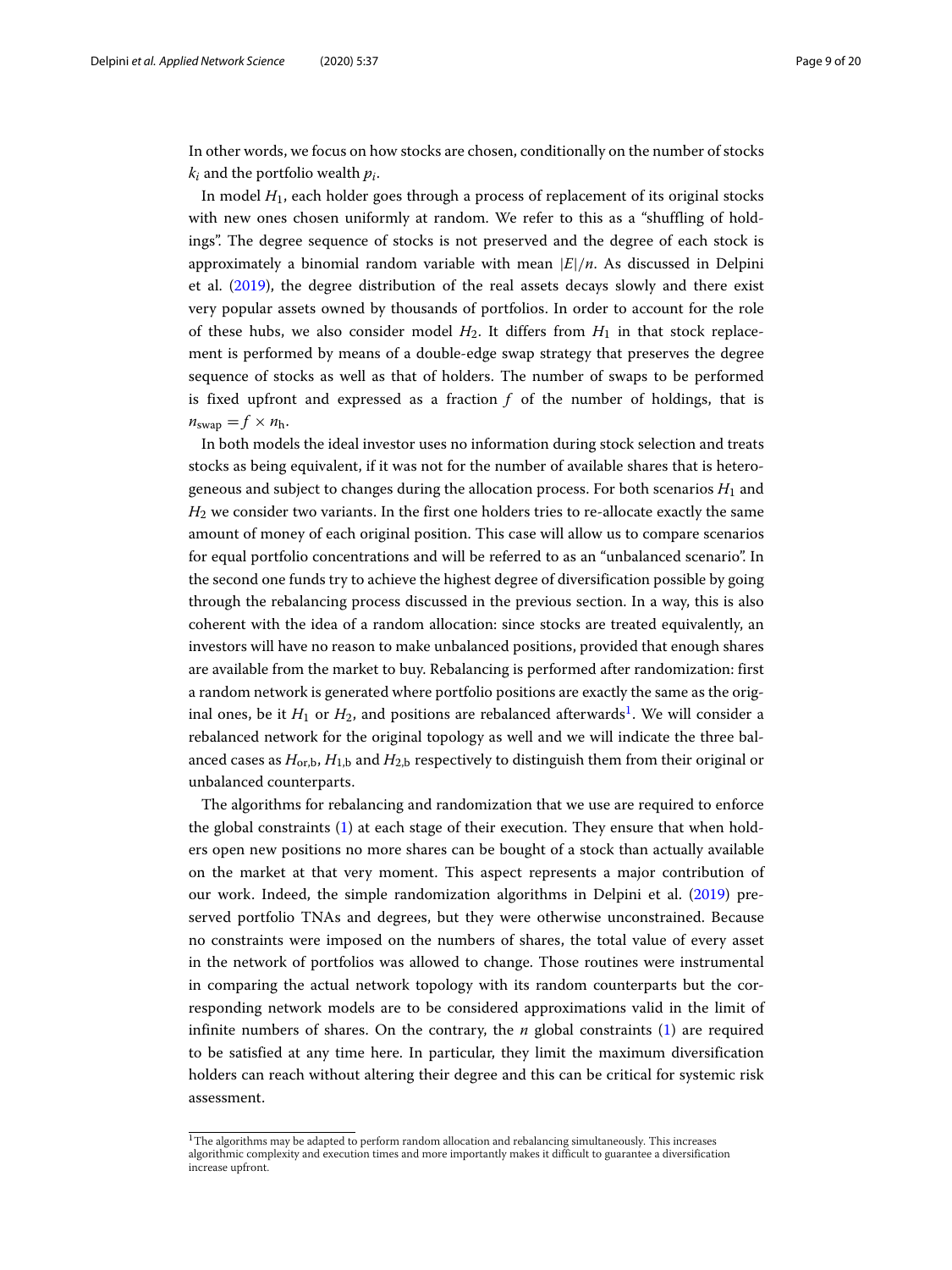Both in scenario  $H_1$  and  $H_2$ , one holding at a time is replaced. When position  $v_{ij}$  is to be re-allocated, *vij*/*sj* shares are sold of stock *j* and *vij*/*sj* shares need to be bough of stock *j* from the market. Since the number of outstanding shares is limited, the random re-allocation of an individual portfolio can fail. It can happen that the shares of *j* that are available on the market to buy at a given time are not sufficient to re-allocate the desired position. It can also be the case, in scenario  $H_2$ , that the stock that was sampled as a replacement can not be swapped with the original one without either violating the global constraints or changing the stocks' degree sequence. In such cases, a failure is registered and a new stock is randomly sampled for replacement. When a limit number of consecutive failures is reached during the allocation of a given portfolios, the whole randomization process is reset and restarted from the very beginning after a reshuffle of all stocks and holders. This is done to stochastically escape configurations that would not allow full re-allocation of all portfolios and to find possible solutions that may be reached through a different sequence of holding replacements.

#### <span id="page-9-0"></span>**Results**

We first provide a comprehensive summary of the statistical features of the original network and the balanced and/or random scenarios, in terms of portfolio diversification and similarity. We also compare them with the unconstrained random benchmark URH introduced previously and provide a nice model representation in a twodimensional parameter space. Then we show the results of shock propagation across the different topologies and draw conclusions about the relationship between systemic risk, the selective or unselective nature of the shocks, the degree of diversification and similarity of the portfolios and also the relative size of the network to the market.

All routines used to generate random scenarios suffer from round-off errors to some extent. This means that even though the algorithms are guaranteed to preserve portfolio TNAs and total network value exactly, numerically they do not. In the case of unbalanced scenarios, the *h* index of portfolios is not preserved exactly either. We checked numerical accuracy by looking at the following quantities. As for the total network value and the TNAs, we considered the absolute differences  $M_{\rm err}=|\sum_{ij} \nu_{ij}-M_{\rm or}|$  and  $p_{\text{err}} = \max_{i=1,...,m} |\sum_j n_{ij} s_j - p_{i,\text{or}}|$ . For the diversification index, we computed the relative error  $h_{\text{err}} = \max_{i=1,...,m} |h_i/h_{i,\text{or}} - 1|$  instead. These errors turn out to be negligible with respect to the order of magnitude of the corresponding quantities involved in the analysis, see Table [1.](#page-10-0) We also include in the table the average relative increase of diversification and the fraction of edges that are different from the original network. These quantities are defined as  $h_{\text{incr}} = \sum_i [(h_i - h_{i,\text{or}})/h_{i,\text{or}}] / m$  and  $E_{\text{diff}} = |E \cap E_{\text{or}}| / |E_{\text{or}}|$  respectively. Rebalancing guarantees a large increase of diversification in all cases. On average, it allows portfolios to more than double their initial value of *h*. The larger *c*, the larger the diversification gain, as expected because a large  $c$  increases the probability for a holder to attain perfect rebalancing of her positions. As for model *H*2, changing *f* from 1 to 10 does not provide a significant diversification gain. The value of  $E_{\text{diff}}$  measures how much the topology of the network has been altered by the randomization procedure. We register a turnover of holdings between 68% and 89%. For given *c*, model *H*<sup>2</sup> has a slightly lower turnover because the random selection of new holdings is limited by the requirement of preserving the stocks' degree sequence. Increasing *f* to 10 allows to reduce the turnover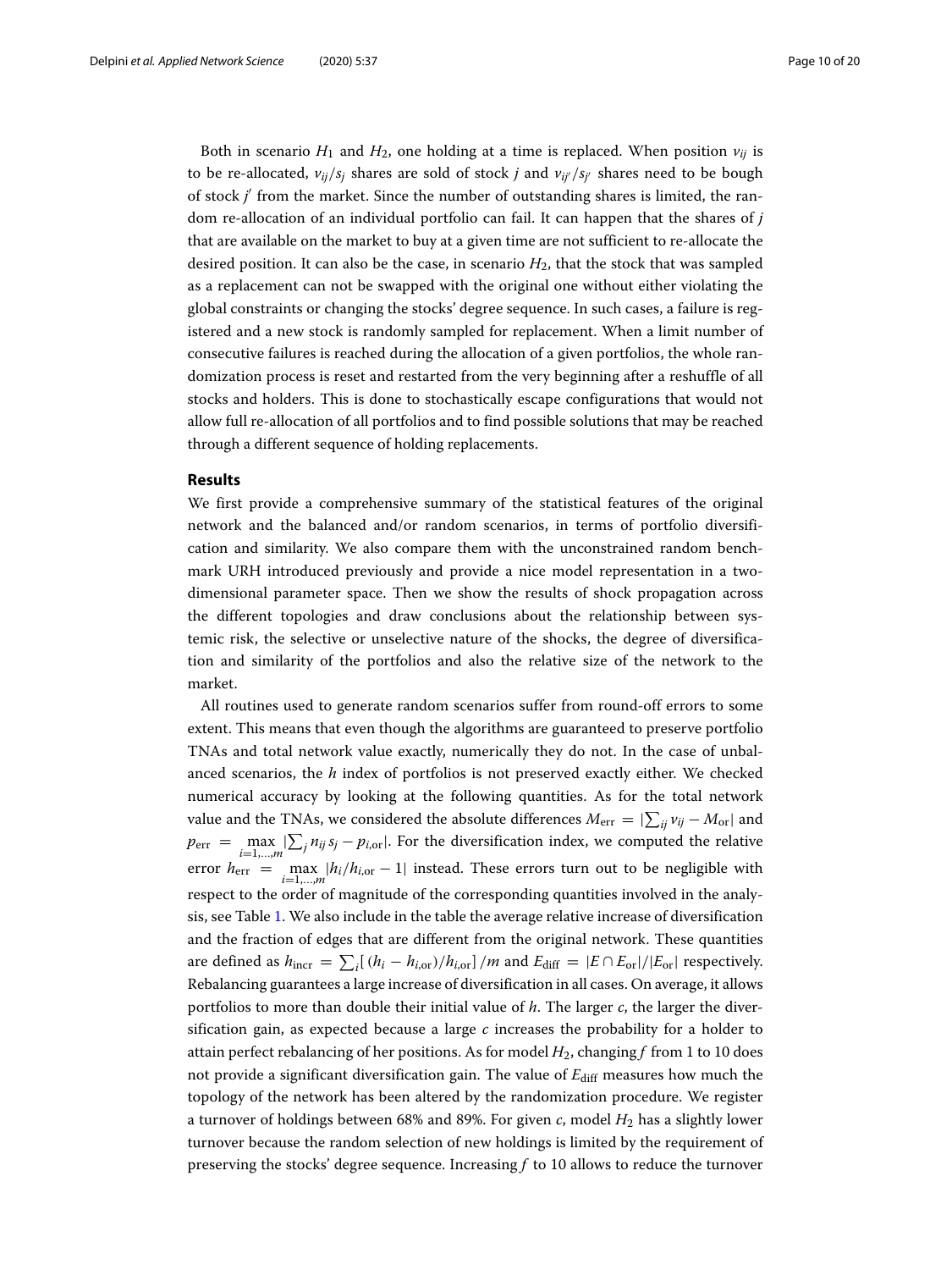| <b>Network</b>    | $\mathsf{c}$   | f            | $h_{\text{incr}}$ | $E_{diff}$     | M <sub>err</sub> (USD) | p <sub>err</sub> (USD) | $\mathbf{h}_{\text{err}}$ |
|-------------------|----------------|--------------|-------------------|----------------|------------------------|------------------------|---------------------------|
| $H_{\text{or},b}$ | $\overline{2}$ |              | 1.13              | $\overline{0}$ | $\Omega$               | $4.6 \cdot 10^{-4}$    |                           |
| $H_{\text{or},b}$ | 10             |              | 1.34              | $\mathbf{0}$   | $4.9 \cdot 10^{-4}$    | $6.8 \cdot 10^{-4}$    |                           |
| $H_{\text{or},b}$ | 100            |              | 1.36              | $\overline{0}$ | $4.9.10^{-4}$          | $6.4 \cdot 10^{-4}$    |                           |
| $H_1$             | $\overline{2}$ |              |                   | 0.83           | $4.9.10^{-4}$          | $6.1 \cdot 10^{-5}$    | $7.3 \cdot 10^{-15}$      |
| $H_1$             | 10             |              |                   | 0.86           | $\overline{0}$         | $1.5 \cdot 10^{-4}$    | $1.1 \cdot 10^{-14}$      |
| $H_1$             | 100            |              |                   | 0.89           | $\Omega$               | $1.5 \cdot 10^{-4}$    | $7.5 \cdot 10^{-15}$      |
| $H_{1,b}$         | $\overline{2}$ |              | 0.72              | 0.83           | $\Omega$               | $2.1 \cdot 10^{-4}$    |                           |
| $H_{1,b}$         | 10             |              | 1.05              | 0.86           | $\overline{0}$         | $4.3 \cdot 10^{-4}$    |                           |
| $H_{1,b}$         | 100            |              | 1.22              | 0.89           | $4.9.10^{-4}$          | $6.3 \cdot 10^{-4}$    |                           |
| H <sub>2</sub>    | $\overline{2}$ | 1            |                   | 0.68           | $\overline{0}$         | $1.1 \cdot 10^{-4}$    | $7.9 \cdot 10^{-15}$      |
| H <sub>2</sub>    | $\overline{2}$ | 10           |                   | 0.74           | $\overline{0}$         | $1.2 \cdot 10^{-4}$    | $7.2 \cdot 10^{-15}$      |
| $H_{2,b}$         | $\overline{2}$ | 1            | 1.15              | 0.68           | $\Omega$               | $5.0 \cdot 10^{-4}$    |                           |
| $H_{2,b}$         | $\overline{2}$ | 10           | 1.18              | 0.74           | $4.9 \cdot 10^{-4}$    | $3.3 \cdot 10^{-4}$    |                           |
| H <sub>2</sub>    | 10             | $\mathbf{1}$ |                   | 0.69           | $\mathsf{O}\xspace$    | $7.6 \cdot 10^{-5}$    | $7.5 \cdot 10^{-15}$      |
| H <sub>2</sub>    | 10             | 10           |                   | 0.74           | $\Omega$               | $4.6 \cdot 10^{-5}$    | $9.4 \cdot 10^{-15}$      |
| $H_{2,b}$         | 10             | $\mathbf{1}$ | 1.33              | 0.69           | $\Omega$               | $7.9.10^{-4}$          |                           |
| $H_{2,b}$         | 10             | 10           | 1.34              | 0.74           | $\mathbf{0}$           | $6.6 \cdot 10^{-4}$    |                           |
| H <sub>2</sub>    | 100            | 1            |                   | 0.69           | $\Omega$               | $1.5 \cdot 10^{-4}$    | $8.0 \cdot 10^{-15}$      |
| H <sub>2</sub>    | 100            | 10           |                   | 0.74           | $4.9.10^{-4}$          | $1.2 \cdot 10^{-4}$    | $1.1 \cdot 10^{-14}$      |
| $H_{2,b}$         | 100            | $\mathbf{1}$ | 1.36              | 0.69           | $\mathbf{0}$           | $1.0 \cdot 10^{-3}$    |                           |
| $H_{2,b}$         | 100            | 10           | 1.36              | 0.74           | $\mathbf{0}$           | $6.2 \cdot 10^{-4}$    |                           |

<span id="page-10-0"></span>

| Table 1 Numerical errors affecting the relevant quantities in the balanced and random scenarios |
|-------------------------------------------------------------------------------------------------|
|-------------------------------------------------------------------------------------------------|

difference with respect to model  $H_1$  and will be assumed as the default in the following discussion of the results.

In Table [2](#page-10-1) we provide a 5-number summary of the statistical distribution of *h*, plus its interquartile range and mean value  $\bar{h}$ . The first, second and third quartiles, and the 9th and 91st percentiles are reported.

The distribution broadens after rebalancing and the mean more than doubles. Most evidently the distribution's right tail grows fatter and the upper percentile *q* (0.91) can even increase threefold depending on the randomization model and parameters. In Table [3](#page-11-0) the same summary is provided for the distribution of the portfolio similarity. We omit the lower percentile and the first quantile because they are zero for all cases.

| <u>THE DAIRITLEY ANOGATION SCENATIOS</u> |                |    |             |           |           |           |             |                  |       |
|------------------------------------------|----------------|----|-------------|-----------|-----------|-----------|-------------|------------------|-------|
| <b>Network</b>                           | c              | f  | $q_h(0.09)$ | $Q_{h,1}$ | $Q_{h,2}$ | $Q_{h,3}$ | $q_h(0.91)$ | IQR <sub>h</sub> | h     |
| $H_{\rm or}$                             |                |    | 5.9         | 16.4      | 37.3      | 68.1      | 134.3       | 51.7             | 64.0  |
| $H_{\text{or},b}$                        | $\overline{2}$ |    | 9.0         | 27.7      | 58.0      | 112.5     | 405.9       | 84.9             | 138.5 |
| $H_{\text{or},b}$                        | 10             |    | 10.0        | 29.0      | 60.0      | 118.0     | 442.4       | 89.0             | 155.6 |
| $H_{\text{or},b}$                        | 100            |    | 10.0        | 29.0      | 60.0      | 118.0     | 442.4       | 89.0             | 157.2 |
| $H_{1,b}$                                | $\overline{2}$ |    | 8.0         | 24.8      | 51.7      | 99.9      | 310.8       | 75.1             | 111.9 |
| $H_{1,b}$                                | 10             |    | 9.0         | 27.5      | 56.6      | 109.7     | 377.0       | 82.2             | 134.2 |
| $H_{1,b}$                                | 100            |    | 9.5         | 28.2      | 58.8      | 114.5     | 412.8       | 86.3             | 147.1 |
| $H_{2,b}$                                | $\overline{2}$ | 1  | 9.1         | 27.9      | 58.0      | 113.5     | 406.1       | 85.6             | 141.1 |
| $H_{2,b}$                                | $\overline{2}$ | 10 | 9.1         | 28.0      | 58.3      | 114.1     | 411.4       | 86.1             | 144.1 |
| $H_{2,b}$                                | 10             | 1  | 10.0        | 29.0      | 60.0      | 117.8     | 438.0       | 88.8             | 154.7 |
| $H_{2,b}$                                | 10             | 10 | 10.0        | 29.0      | 60.0      | 117.7     | 438.5       | 88.7             | 155.5 |
| $H_{2,b}$                                | 100            | 1  | 10.0        | 29.0      | 60.0      | 118.0     | 442.2       | 89.0             | 157.2 |
| $H_{2,b}$                                | 100            | 10 | 10.0        | 29.0      | 60.0      | 118.0     | 442.4       | 89.0             | 157.3 |

<span id="page-10-1"></span>**Table 2** Summary statistics of the portfolio diversification in the real network and its counterparts in the balanced allocation scenarios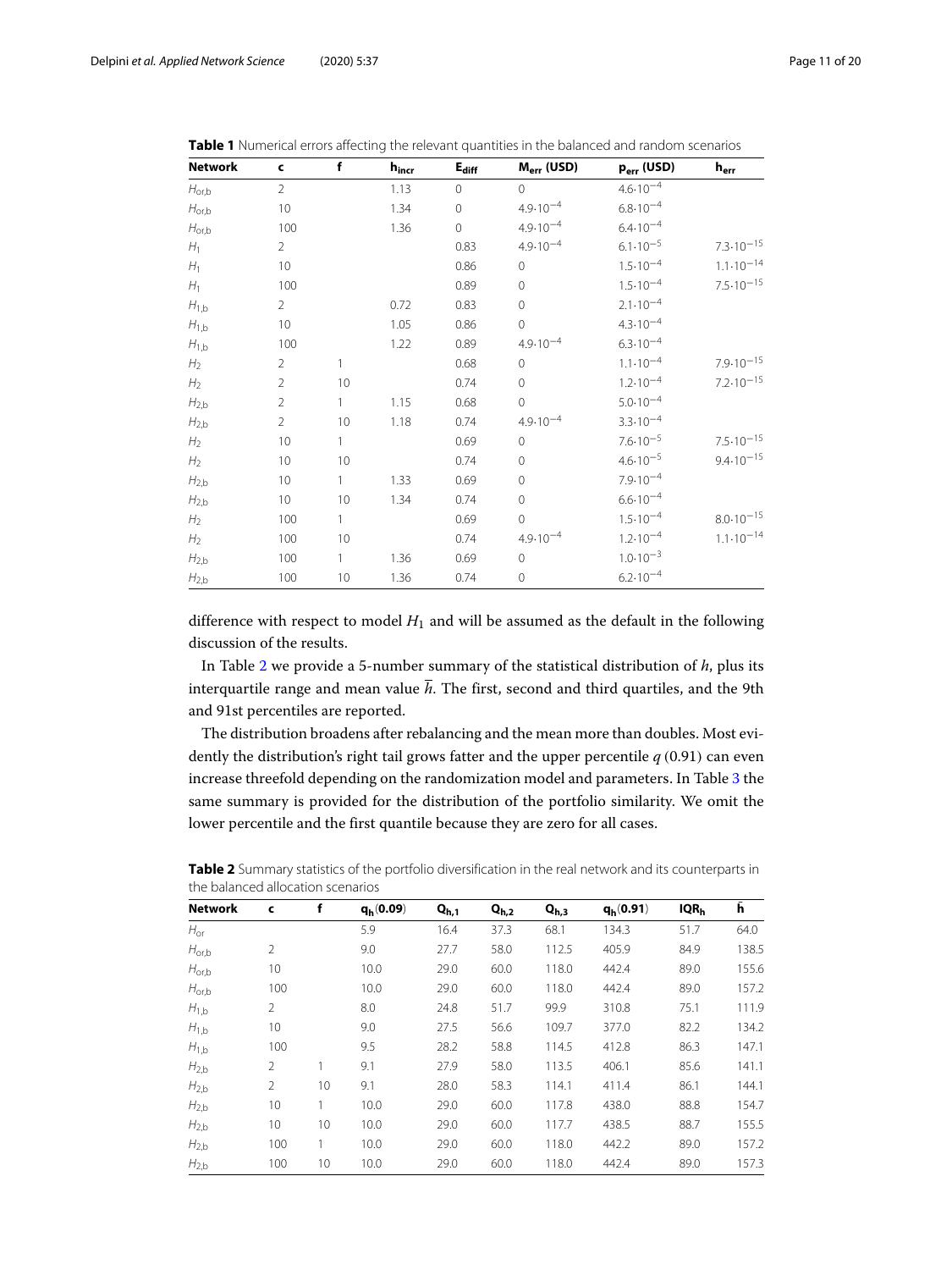| <b>Network</b>    | c              | f  | $\mathbf{Q}_{\text{s,2}}$ | $Q_{s,3}$           | $q_s(0.91)$         | <b>IQRs</b>         | $\bar{\mathbf{s}}$  |
|-------------------|----------------|----|---------------------------|---------------------|---------------------|---------------------|---------------------|
| $H_{or}$          |                |    | $\Omega$                  | $4.0 \cdot 10^{-2}$ | $2.3 \cdot 10^{-1}$ | $4.0 \cdot 10^{-2}$ | $5.9.10^{-2}$       |
| $H_{\text{or},b}$ | $\overline{2}$ |    | $\Omega$                  | $6.5 \cdot 10^{-2}$ | $1.9.10^{-1}$       | $6.5 \cdot 10^{-2}$ | $5.2 \cdot 10^{-2}$ |
| $H_{\text{or},b}$ | 10             |    | $\Omega$                  | $6.2 \cdot 10^{-2}$ | $1.8 \cdot 10^{-1}$ | $6.2 \cdot 10^{-2}$ | $5.0 \cdot 10^{-2}$ |
| $H_{\text{or},b}$ | 100            |    | $\Omega$                  | $6.2 \cdot 10^{-2}$ | $1.8 \cdot 10^{-1}$ | $6.2 \cdot 10^{-2}$ | $5.0 \cdot 10^{-2}$ |
| $H_{1,b}$         | $\overline{2}$ |    | $1.2 \cdot 10^{-2}$       | $3.7 \cdot 10^{-2}$ | $6.4 \cdot 10^{-2}$ | $3.7 \cdot 10^{-2}$ | $2.3 \cdot 10^{-2}$ |
| $H_{1,b}$         | 10             |    | $3.9.10^{-3}$             | $2.8 \cdot 10^{-2}$ | $4.9 \cdot 10^{-2}$ | $2.8 \cdot 10^{-2}$ | $1.7 \cdot 10^{-2}$ |
| $H_{1,b}$         | 100            |    | $\Omega$                  | $2.2 \cdot 10^{-2}$ | $3.9.10^{-2}$       | $2.2 \cdot 10^{-2}$ | $1.3 \cdot 10^{-2}$ |
| $H_1$             | $\overline{2}$ |    | $3.2 \cdot 10^{-3}$       | $2.0 \cdot 10^{-2}$ | $4.3 \cdot 10^{-2}$ | $2.0 \cdot 10^{-2}$ | $1.3 \cdot 10^{-2}$ |
| H <sub>1</sub>    | 10             |    | $3.4.10^{-4}$             | $1.2 \cdot 10^{-2}$ | $3.0.10^{-2}$       | $1.2 \cdot 10^{-2}$ | $9.0 \cdot 10^{-3}$ |
| $H_1$             | 100            |    | $\Omega$                  | $7.9 \cdot 10^{-3}$ | $2.3 \cdot 10^{-2}$ | $7.9.10^{-3}$       | $6.5 \cdot 10^{-3}$ |
| $H_{2,b}$         | 2              | 1  | $4.5 \cdot 10^{-2}$       | $8.1 \cdot 10^{-2}$ | $1.2 \cdot 10^{-1}$ | $8.1 \cdot 10^{-2}$ | $5.4 \cdot 10^{-2}$ |
| $H_{2,b}$         | $\overline{2}$ | 10 | $4.6 \cdot 10^{-2}$       | $8.1 \cdot 10^{-2}$ | $1.2 \cdot 10^{-1}$ | $8.1 \cdot 10^{-2}$ | $5.4 \cdot 10^{-2}$ |
| $H_{2,b}$         | 10             | 1  | $4.2 \cdot 10^{-2}$       | $7.5 \cdot 10^{-2}$ | $1.2 \cdot 10^{-1}$ | $7.5 \cdot 10^{-2}$ | $5.1 \cdot 10^{-2}$ |
| $H_{2,b}$         | 10             | 10 | $4.2 \cdot 10^{-2}$       | $7.5 \cdot 10^{-2}$ | $1.2 \cdot 10^{-1}$ | $7.5 \cdot 10^{-2}$ | $5.1 \cdot 10^{-2}$ |
| $H_{2,b}$         | 100            | 1  | $4.1 \cdot 10^{-2}$       | $7.4 \cdot 10^{-2}$ | $1.1 \cdot 10^{-1}$ | $7.4 \cdot 10^{-2}$ | $5.0 \cdot 10^{-2}$ |
| $H_{2,b}$         | 100            | 10 | $4.1 \cdot 10^{-2}$       | $7.4 \cdot 10^{-2}$ | $1.1 \cdot 10^{-1}$ | $7.4 \cdot 10^{-2}$ | $5.0 \cdot 10^{-2}$ |
| H <sub>2</sub>    | $\overline{2}$ | 1  | $2.0 \cdot 10^{-2}$       | $5.0 \cdot 10^{-2}$ | $8.8 \cdot 10^{-2}$ | $5.0.10^{-2}$       | $3.4.10^{-2}$       |
| H <sub>2</sub>    | $\overline{2}$ | 10 | $1.8 \cdot 10^{-2}$       | $4.4 \cdot 10^{-2}$ | $7.6 \cdot 10^{-2}$ | $4.4 \cdot 10^{-2}$ | $2.8 \cdot 10^{-2}$ |
| H <sub>2</sub>    | 10             | 1  | $1.8 \cdot 10^{-2}$       | $4.7 \cdot 10^{-2}$ | $8.2 \cdot 10^{-2}$ | $4.7 \cdot 10^{-2}$ | $3.1 \cdot 10^{-2}$ |
| H <sub>2</sub>    | 10             | 10 | $1.6 \cdot 10^{-2}$       | $4.0 \cdot 10^{-2}$ | $7.0 \cdot 10^{-2}$ | $4.0 \cdot 10^{-2}$ | $2.6 \cdot 10^{-2}$ |
| H <sub>2</sub>    | 100            | 1  | $1.8 \cdot 10^{-2}$       | $4.6 \cdot 10^{-2}$ | $8.0 \cdot 10^{-2}$ | $4.6 \cdot 10^{-2}$ | $3.0 \cdot 10^{-2}$ |
| H <sub>2</sub>    | 100            | 10 | $1.6 \cdot 10^{-2}$       | $4.0 \cdot 10^{-2}$ | $6.9 \cdot 10^{-2}$ | $4.0 \cdot 10^{-2}$ | $2.5 \cdot 10^{-2}$ |

<span id="page-11-0"></span>**Table 3** Summary statistics of the portfolio similarity in the real network and its counterparts in the random and balanced allocation scenarios

Indeed, many portfolios do not overlap at all with many others and the corresponding similarity matrix is sparse. If we discard zeros, we obtain the conditioned similarity distribution that is summarized in Table [4.](#page-12-0)

Shuffling of holdings suppresses average similarity the most. However, portfolio overlap is sensibly reduced in model *H*<sup>2</sup> too. Portfolio rebalancing has mixed effects: it reduces the average similarity in the real network and increases it if performed after randomization of the holdings. We also note that a larger *c* typically results in a lower similarity because it corresponds to more outstanding shares and weaker constraints on random stock selection. Moreover, performing more swaps by increasing  $f$  in model  $H_2$  further reduces *s*¯ in the unbalanced case, but its effects are nearly undetectable after a portfolio rebalance. In Fig. [1](#page-13-0) we summarize part of the previous information for the diversification and the conditioned similarity by means of boxplots limited to scenario  $c = f = 10$ .

These plots convey the information that portfolio rebalancing stretches the diversification distribution towards larger values, and that the real network topology and its balanced version are characterized by large similarities compared to models  $H_1$  and  $H_2$ . It also shows that all distributions are skewed.

It is useful to represent all models in a parameter space that is specific for the network at hand. Its coordinates are the average values of the diversification index and of the portfolio similarity across the network. We take as a benchmark for these quantities their expected values for a URH network with the same fund degree sequence of  $H_{\text{or}}$ , see Eq. [\(4\)](#page-6-0) and the discussion about the perfectly balanced random holdings network model. For our case network such values are  $h_0 = 157.4$  and  $s_0 = 0.011$  respectively. The first is an exact value because it is completely determined by the funds' degree sequence, while the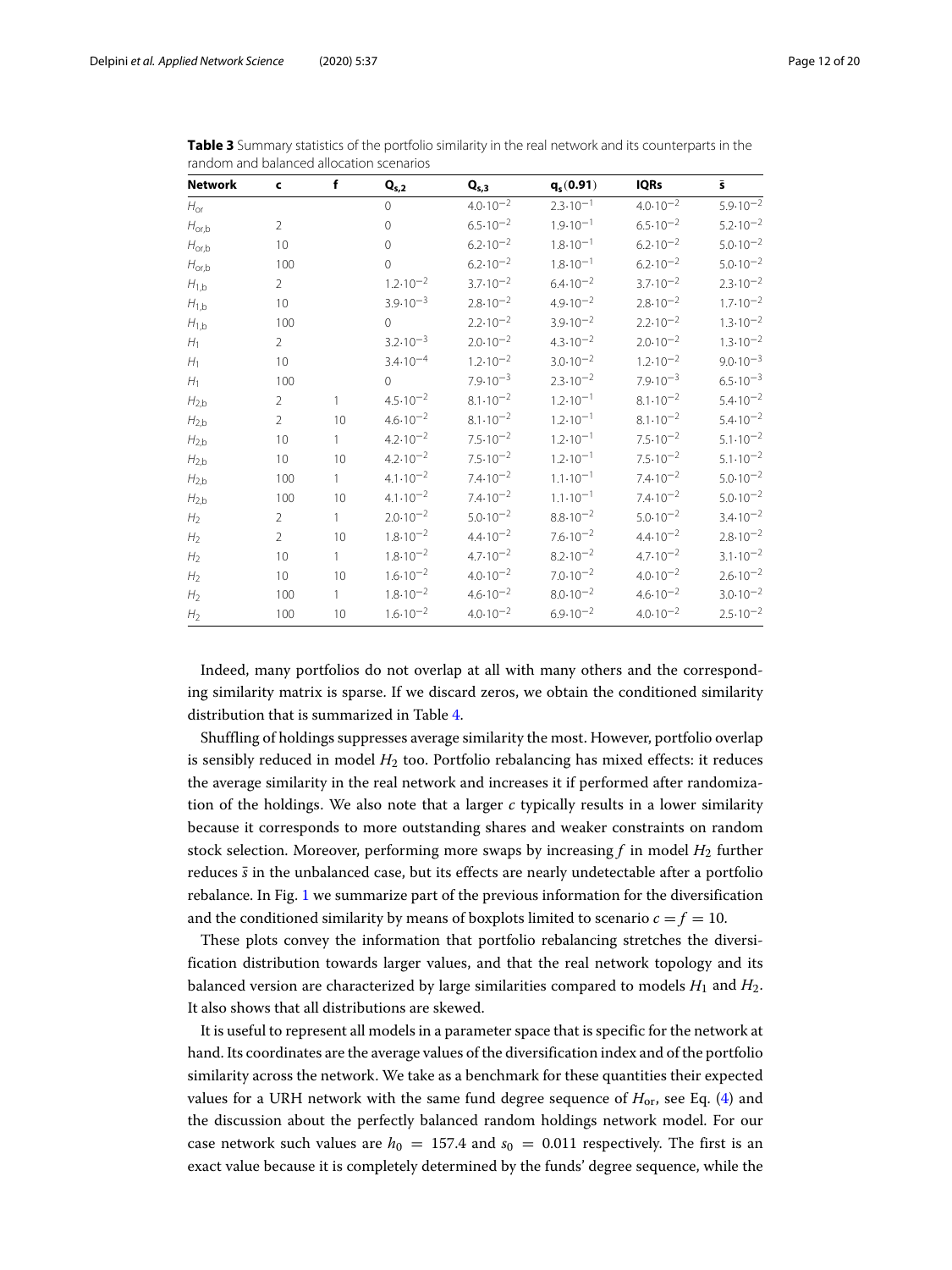<span id="page-12-0"></span>

|                    |                |             | Table 4 Summary statistics of the conditioned portfolio similarity in the real network and its counterparts in the random and balanced allocation scenarios |                     |                                        |                     |                                        |                     |                     |
|--------------------|----------------|-------------|-------------------------------------------------------------------------------------------------------------------------------------------------------------|---------------------|----------------------------------------|---------------------|----------------------------------------|---------------------|---------------------|
| Network            | u              | ⊷           | $\mathbf{60}$<br>ಲ<br>*ೈ                                                                                                                                    | ໍາ້                 | $\mathbf{Q}_{\mathbf{s},\mathbf{2}}^*$ | ື່                  | $\mathbf{q}_{\mathrm{s}}^{*}$ $(0.91)$ | iQR*                | '້ທ                 |
| $H_{\sigma}$       |                |             |                                                                                                                                                             | $1.5 \cdot 10^{-2}$ | $5.4 \cdot 10^{-2}$                    | $1.8 \cdot 10^{-1}$ | $4.3 \cdot 10^{-1}$                    | $1.6 \cdot 10^{-1}$ | $1.3 \cdot 10^{-1}$ |
| $H_{\text{orb}}$   |                |             |                                                                                                                                                             | $3.2 \cdot 10^{-2}$ | $8.0 \cdot 10^{-2}$                    | $1.7 \cdot 10^{-1}$ | $2.8 \cdot 10^{-1}$                    | $1.3 \cdot 10^{-1}$ | $1.2 \cdot 10^{-1}$ |
| $H_{\text{orb}}$   |                |             |                                                                                                                                                             | $3.1 \cdot 10^{-2}$ | $7.7 \cdot 10^{-2}$                    | $1.6 \cdot 10^{-1}$ | $2.7 \cdot 10^{-1}$                    | $1.3 \cdot 10^{-1}$ | $1.1 \cdot 10^{-1}$ |
| $H_{\text{orb}}$   | $\overline{5}$ |             |                                                                                                                                                             | $3.1 \cdot 10^{-2}$ | $7.6 \cdot 10^{-2}$                    | $1.6 \cdot 10^{-1}$ | $2.7 \cdot 10^{-1}$                    | $1.3 \cdot 10^{-1}$ | $1.1 \cdot 10^{-1}$ |
| $H_{1,\mathsf{b}}$ |                |             |                                                                                                                                                             | $2.0 \cdot 10^{-2}$ | $3.3 \cdot 10^{-2}$                    | $5.2 \cdot 10^{-2}$ | $7.8 \cdot 10^{-2}$                    | $3.2 \cdot 10^{-2}$ | $4.0 \cdot 10^{-2}$ |
| $H_{1b}$           | $\supseteq$    |             |                                                                                                                                                             | $1.8 \cdot 10^{-2}$ | $2.7 \cdot 10^{-2}$                    | $4.2 \cdot 10^{-2}$ | $6.3 \cdot 10^{-2}$                    | $2.5 \cdot 10^{-2}$ | $3.3 \cdot 10^{-2}$ |
| $H_{1,b}$          | $\overline{5}$ |             |                                                                                                                                                             | $1.5 \cdot 10^{-2}$ | $2.3 \cdot 10^{-2}$                    | $3.5 \cdot 10^{-2}$ | $5.2 \cdot 10^{-2}$                    | $2.0 \cdot 10^{-2}$ | $2.8 \cdot 10^{-2}$ |
| $\pm$              |                |             |                                                                                                                                                             | $6.9 \cdot 10^{-3}$ | $1.6 \cdot 10^{-2}$                    | $3.2 \cdot 10^{-2}$ | $5.5 \cdot 10^{-2}$                    | $2.5 \cdot 10^{-2}$ | $2.4 \cdot 10^{-2}$ |
| $\pm$              | $\supseteq$    |             |                                                                                                                                                             | $4.7 \cdot 10^{-3}$ | $1.2 \cdot 10^{-2}$                    | $2.4 \cdot 10^{-2}$ | $4.2 \cdot 10^{-2}$                    | $1.9.10^{-2}$       | $1.8 \cdot 10^{-2}$ |
| $\pm$              | $\overline{5}$ |             |                                                                                                                                                             | $3.4 \cdot 10^{-3}$ | $9.0 \cdot 10^{-3}$                    | $1.9 \cdot 10^{-2}$ | $3.4.10^{-2}$                          | $1.5 \cdot 10^{-2}$ | $1.4.10^{-2}$       |
| $H_{2,b}$          |                |             |                                                                                                                                                             | $3.8 \cdot 10^{-2}$ | $6.2 \cdot 10^{-2}$                    | $9.4 \cdot 10^{-2}$ | $1.4.10^{-1}$                          | $5.6 \cdot 10^{-2}$ | $7.3 \cdot 10^{-2}$ |
| $H_{2,b}$          | $\sim$         |             |                                                                                                                                                             | $3.9 \cdot 10^{-2}$ | $6.2 \cdot 10^{-2}$                    | $9.4 \cdot 10^{-2}$ | $1.4.10-1$                             | $5.5 \cdot 10^{-2}$ | $7.3 \cdot 10^{-2}$ |
| $H_{2,\mathsf{b}}$ | $\supseteq$    |             |                                                                                                                                                             | $3.6 \cdot 10^{-2}$ | $5.8 \cdot 10^{-2}$                    | $8.8 \cdot 10^{-2}$ | $1.3 \cdot 10^{-1}$                    | $5.2 \cdot 10^{-2}$ | $6.9 \cdot 10^{-2}$ |
| $H_{2,b}$          | $\supseteq$    | $\circ$     |                                                                                                                                                             | $3.6 \cdot 10^{-2}$ | $5.8 \cdot 10^{-2}$                    | $8.7 \cdot 10^{-2}$ | $1.3 \cdot 10^{-1}$                    | $5.1 \cdot 10^{-2}$ | $6.9 \cdot 10^{-2}$ |
| $H_{2,b}$          | $\overline{5}$ |             |                                                                                                                                                             | $3.5 \cdot 10^{-2}$ | $5.7 \cdot 10^{-2}$                    | $8.7 \cdot 10^{-2}$ | $1.3 \cdot 10^{-1}$                    | $5.1 \cdot 10^{-2}$ | $6.8 \cdot 10^{-2}$ |
| $H_{2,b}$          | $\overline{5}$ | $\circ$     |                                                                                                                                                             | $3.6 \cdot 10^{-2}$ | $5.7 \cdot 10^{-2}$                    | $8.6 \cdot 10^{-2}$ | $1.3 \cdot 10^{-1}$                    | $5.1 \cdot 10^{-2}$ | $6.8 \cdot 10^{-2}$ |
| $\pm^2$            |                |             |                                                                                                                                                             | $1.5 \cdot 10^{-2}$ | $3.4 \cdot 10^{-2}$                    | $6.2 \cdot 10^{-2}$ | $9.9.10^{-2}$                          | $4.7 \cdot 10^{-2}$ | $4.6 \cdot 10^{-2}$ |
| $\pm$              |                | $\circ$     | $4.5 \cdot 10^{-3}$                                                                                                                                         | $1.3 \cdot 10^{-2}$ | $3.0 \cdot 10^{-2}$                    | $5.4 \cdot 10^{-2}$ | $8.4 \cdot 10^{-2}$                    | $4.0 \cdot 10^{-2}$ | $3.8 \cdot 10^{-2}$ |
| $\pm^2$            | $\supseteq$    |             | $4.4 \cdot 10^{-3}$                                                                                                                                         | $1.4.10^{-2}$       | $3.1 \cdot 10^{-2}$                    | $5.8 \cdot 10^{-2}$ | $9.2 \cdot 10^{-2}$                    | $4.4 \cdot 10^{-2}$ | $4.2 \cdot 10^{-2}$ |
| $\pm$              | $\supseteq$    | $\subseteq$ | $4.1 \cdot 10^{-3}$                                                                                                                                         | $1.2 \cdot 10^{-2}$ | $2.7 \cdot 10^{-2}$                    | $4.9 \cdot 10^{-2}$ | $7.7 \cdot 10^{-2}$                    | $3.7 \cdot 10^{-2}$ | $3.5 \cdot 10^{-2}$ |
| H <sub>2</sub>     | $\frac{8}{1}$  |             | $4.3 \cdot 10^{-3}$                                                                                                                                         | $1.3 \cdot 10^{-2}$ | $3.1 \cdot 10^{-2}$                    | $5.7 \cdot 10^{-2}$ | $9.0 \cdot 10^{-2}$                    | $4.3 \cdot 10^{-2}$ | $4.1 \cdot 10^{-2}$ |
| $H_2$              | $\approx$      | $\circ$     | $4.0 \cdot 10^{-3}$                                                                                                                                         | $1.2 \cdot 10^{-2}$ | $2.7 \cdot 10^{-2}$                    | $4.9 \cdot 10^{-2}$ | $7.7 \cdot 10^{-2}$                    | $3.7.10^{-2}$       | $3.4.10^{-2}$       |
|                    |                |             | Conditioned statistics are distinguished from the unconditioned ones by an asterisk superscript                                                             |                     |                                        |                     |                                        |                     |                     |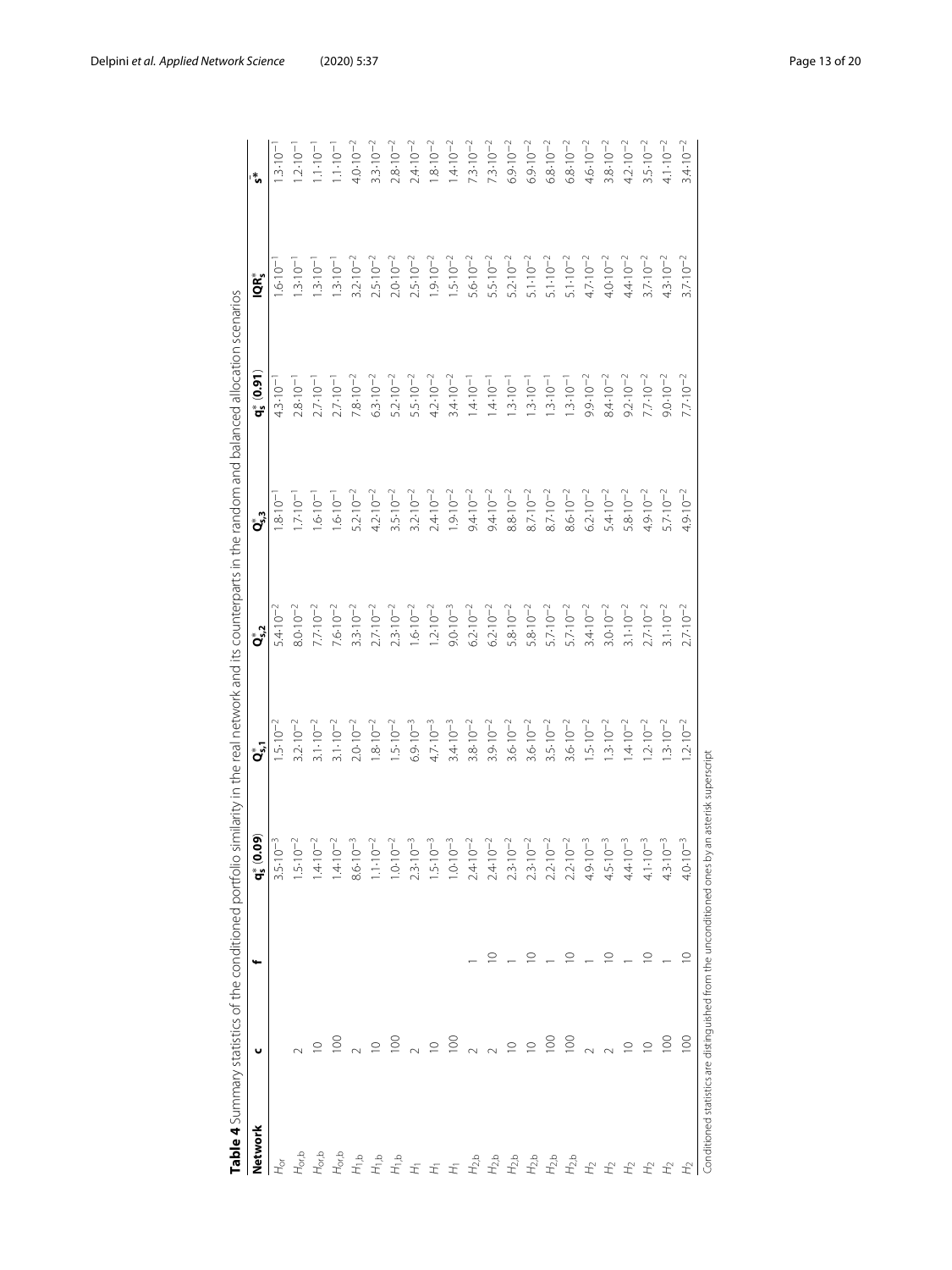

<span id="page-13-0"></span>second value was obtained as a sample mean of the average network similarity for 100 Monte Carlo realizations of model URH. We then consider rescaled coordinates  $\bar{h}/h_0$  and  $\bar{s}/s_0$  for all scenarios under investigation. These are useful to see at a glance how much actual values deviate from a completely random case. The original network, the balanced and randomized counterparts are then represented as in Fig. [2,](#page-13-1) where the marker size is increasing with the value of the scaling factor *c*.

The plot supports the previous considerations about the statistical distributions of the *h* and *s* and provides some more insight. In the original network and the randomized



<span id="page-13-1"></span>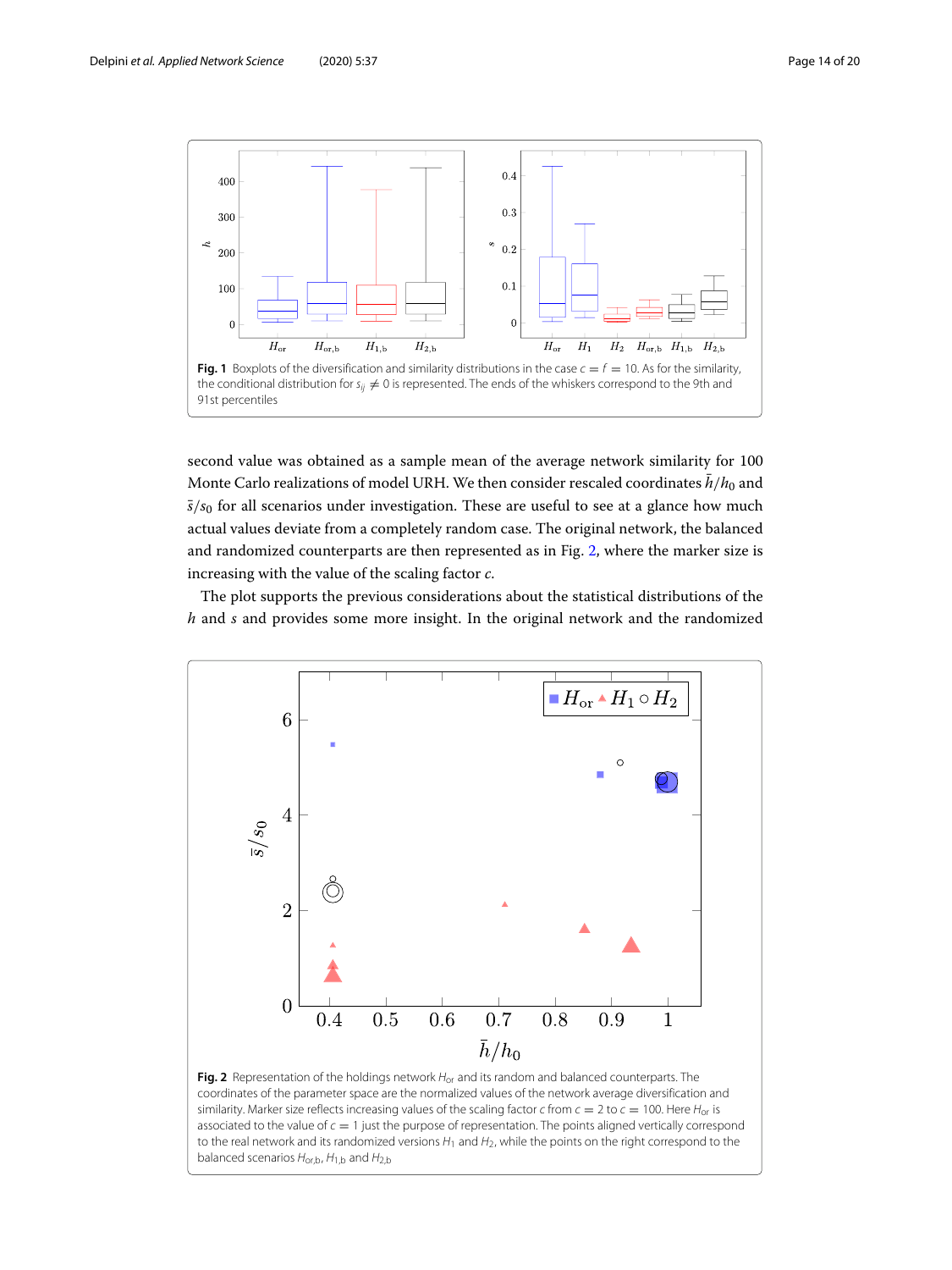scenarios without a rebalancing, the average diversification is considerably smaller than for a URH network. The balanced models get a higher diversification that converges to the benchmark  $h_0$  for increasing  $c$ . The real network exhibits an average similarity that is more than five times larger than *s*0, in agreement with the findings of Delpini et al. [\(2019\)](#page-19-16). Model *H*<sup>2</sup> preserves the strongly connected stocks but still the average similarity is reduced noticeably. Model  $H_1$  has similarity close to  $s_0$ . Rebalancing increases  $\bar{s}$  for both *H*<sup>1</sup> and *H*<sup>2</sup> and the similarity gain is decreasing with *c*. Noteworthy, it has a slightly suppressive effect for the original network, as noted earlier. This indicates that holders correlate with respect to both the choice of which stocks to buy and their proportions, and that unselective rebalancing of all positions mitigate such correlation. We also notice that for large  $c$ , scenarios  $H_{\text{or},b}$  and  $H_{2,b}$  tend to converge to the same region of the parameter space. Overall, this plot shows that it is difficult to steer the real network toward benchmark values of both diversification and similarity: the holding reshuffling brings the average similarity closer to  $h_0$  but the rebalancing needed to raise h comes with a new similarity gain.

A major goal of this analysis is the study of systemic fragility in the light of the global market constraints and the different diversification and similarity profiles of the considered scenarios. To this end we performed simulations of the flow-induced trading dynamics of shock propagation. This was done for three kinds of exogenous shocks corresponding to the schemes "*k*-targets", "*h*-targets" and "all-targets" introduced in ["Systemic damage"](#page-5-0) section. In Fig. [3](#page-15-0) the damage curves of the original network and the random unbalanced scenarios are compared for varying *c*.

The actual fragility crucially depends on how the exogenous shock is applied and the relative market size of the network. When the most popular stocks get hit and  $c = 10$ ,  $H_{\text{or}}$ and  $H_2$  are the most risky scenarios and undergo similar damages. The shuffled network  $H_1$  is significantly safer. As  $H_2$  preserves strongly connected stocks while shuffling avoids them, we guess that in this case the effects of hubs dominate. When the shock affects the most owned stocks (those with the highest *h*), the systemic damage reduces, especially in scenarios  $H_1$  and  $H_2$ , while the real network is the most risky. Under scheme "*h*-targets", weights play a crucial role and the gap between *H*or and *H*<sup>2</sup> is most evident. However, when all stocks in the market receive a shock ("all-targets" case), we observe a reversal of the damage curves, with  $H_{or}$  becoming the safest configuration and  $H_1$  the most fragile. This is a major point, because market crashes can come with negative returns that are widespread across stocks. The figure also shows that the systemic damage becomes saturated after just few periods, which supports consideration of our framework for stress testing holdings networks over short time horizons. Similar trends are observed when  $c = 100$  but with a reduced damage, as expected since stocks have larger market depths. When  $c = 2$ , the network accounts for half the market and  $H_{or}$  still provides the most robust scenario in front of a shock that interests all the stocks. Unexpectedly, in this case it is also the most robust under the "*k*-targets" stress test.

What are the systemic effects of making portfolios less concentrated? Figure [4](#page-16-0) shows the damage ratio for each balanced scenario to its unbalanced counterpart and provides an answer.

Again, it depends on the network topology and portfolio weights distribution, as well as strongly on how we stress the system. For targeted shocks, rebalancing real portfolios is beneficial as long as the network is relatively small, while for  $c = 2$  a more diversified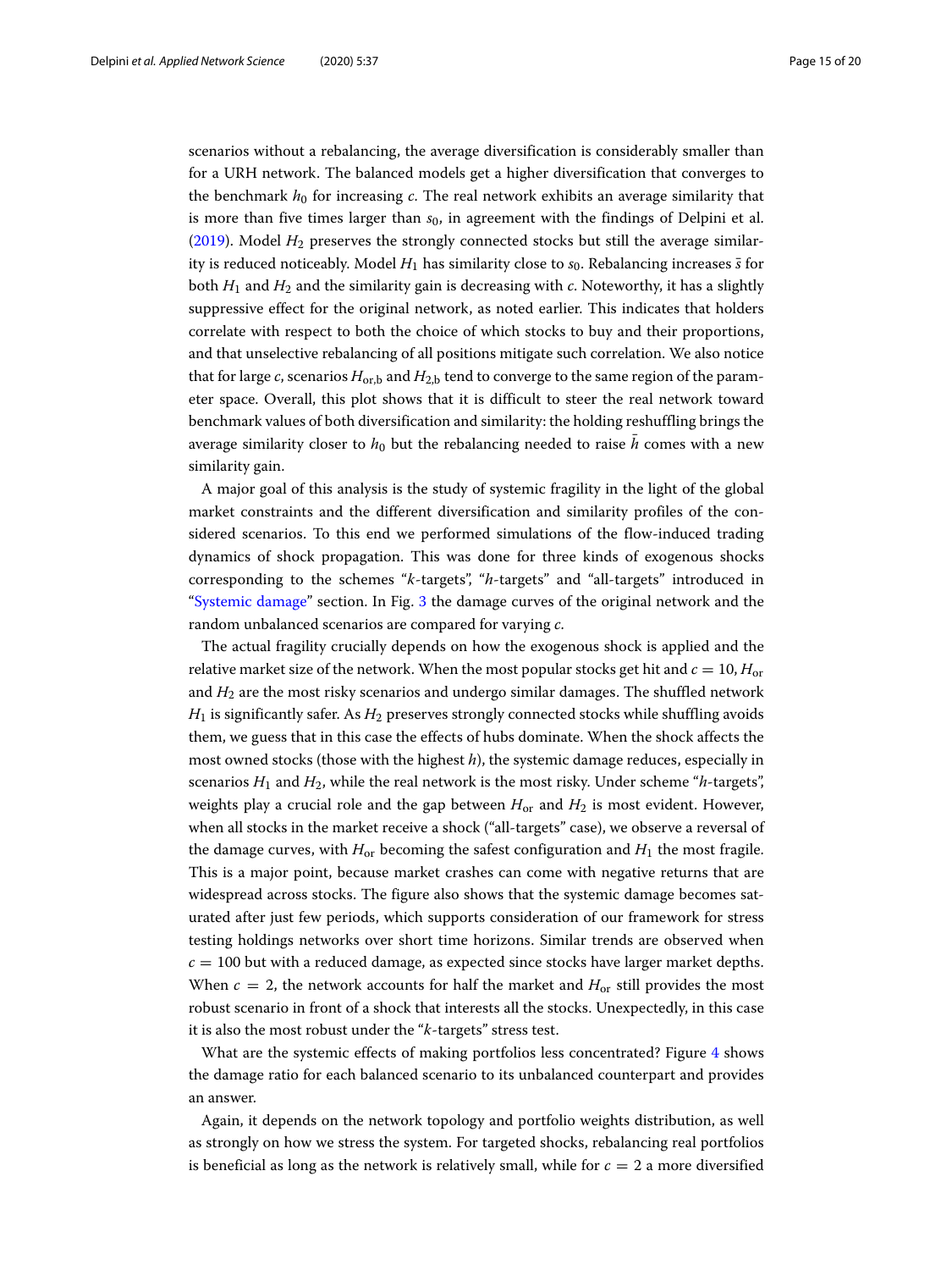

<span id="page-15-0"></span>network with the real topology eventually becomes more risky. In front of a widespread shock, rebalancing is always detrimental to  $H_{\text{or}}$  after a while. The systemic loss is between few points and 30% larger than it was for the original network, depending on *c*, and such negative systemic effect persists over time. Turning to random model *H*1, rebalancing has slightly positive effects under unselective shocks. Under targeted shocks, increasing diversification results in a more risky network, with the exception of  $c = 10$  where  $H_{1,b}$ turns safer after a transient. Model *H*<sup>2</sup> behaves qualitatively like *H*or in the "*k*-targets" stress test, while the effects of rebalancing for this model are more similar to  $H_1$  in the other cases. Noteworthy, when we target the most owned stocks, the negative effects of rebalancing for *H*<sup>2</sup> are severe and persistent over time for all values of *c*. It also worth noting that in some circumstances, the effect of rebalancing depends critically on the number of periods elapsed. It can start positive and become negative after a transient, or the other way round.

We can abridge the most of these findings in the representations of Figs. [5](#page-16-1) and [6.](#page-17-0)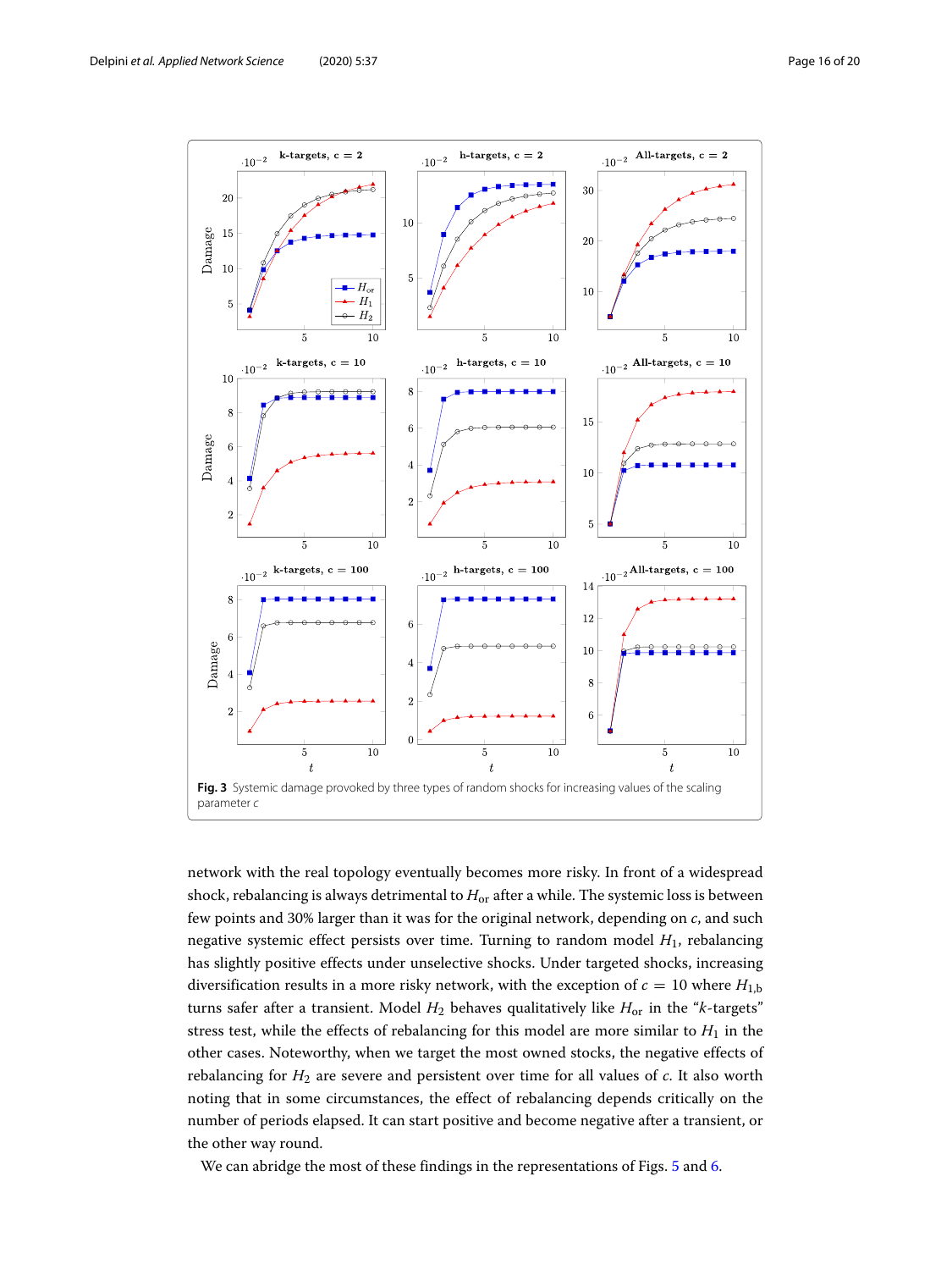

<span id="page-16-0"></span>In the first figure the systemic loss after half the trading periods is shown against the normalized network diversification. No evident correlation can be detected in this case and, to parity of diversification, fragility is strongly mediated by the type of shock applied and the relative size of the network. In Fig. [6](#page-17-0) a comparison of the systemic loss and the corresponding normalized network similarity is performed.

<span id="page-16-1"></span>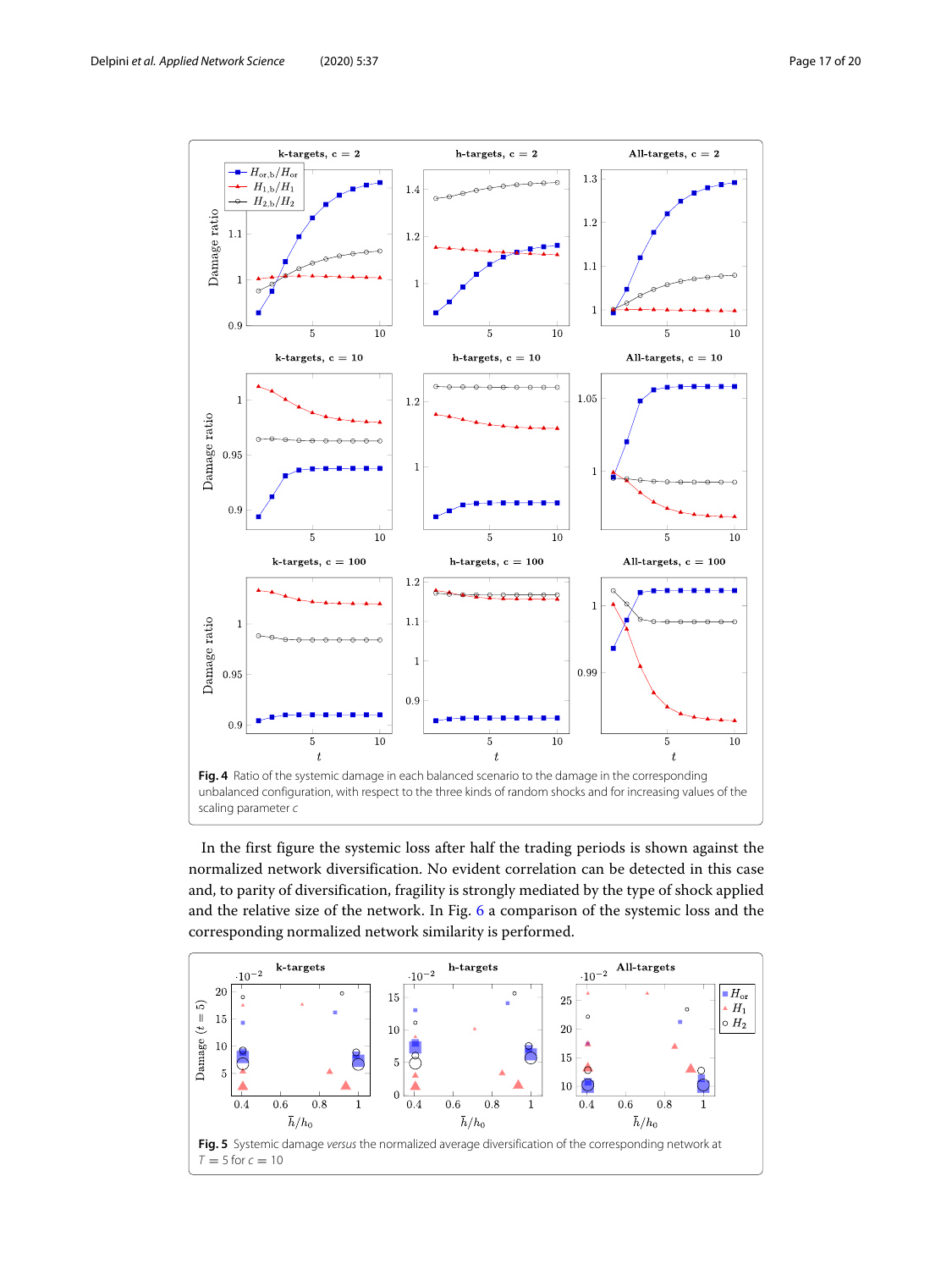

<span id="page-17-0"></span>We still have a strong interplay between fragility, network size and shock type. However, a positive correlation between the systemic damage and the average similarity is observed under targeted shocks, with a Pearson correlation coefficient of  $\rho_k = 0.3$  and  $\rho_h = 0.6$ respectively. Such correlation becomes negative under unselective shocks, corresponding to  $\rho_{all} = -0.3$ . This figure delivers useful insight on the effects of investment similarities and we believe that the previous findings represent a major contribution of this work.

#### **Conclusions**

Nowadays, it is of the utmost importance to quantify riskiness in financial systems, especially when investments in foreign assets can provide a global outreach to the propagation of financial distress. Depending on market conditions and the simultaneous activity of investors, a systemic risk component may emerge if diversification strategies are similar. Such effect was suggested in Delpini et al. [\(2019\)](#page-19-16), and supported by simulations of distress propagation in the holdings network of US mutual funds. The random models behind that analysis were admittedly simple. It was assumed that funds can reallocate their positions freely, without any constraints on the amount of shares available from the market. Also, that analysis did not take into consideration the possibility for asset managers to increase diversification by balancing positions without modifying the network's topology.

In this paper, we improved and extended the previous study of a bipartite network of portfolio holdings. We adopted a more general point of view and modeled the network as a subsystem of the whole market. We explicitly took into account the global constraints posed by the limited numbers of shares in the market. Such number changes from stock to stock and accounts for heterogeneity in stock liquidity characteristics. We exploited more sophisticated algorithms that are required to satisfy such global constraints at any time of their execution. By their means, we could generate synthetic scenarios of both balanced and unbalanced portfolios and perform an extensive computational analysis of how such scenarios react to different types of exogenous shocks. We considered a dynamics of distress propagation where the numbers of shares determine the sensitivity of each stock's price. Such parameters are the same for the original network and its random counterparts, which now allows to perform a more consistent comparison. For every scenario we also simulated its balanced counterpart, representing a case where asset managers try to rebalance all their positions in the quest for a higher degree of diversification.

We found that randomization of the original holdings for fixed portfolio diversification has a strong suppressive effect on similarity even under the global constraints. This effect becomes stronger as the relative market value of the network decreases. We showed that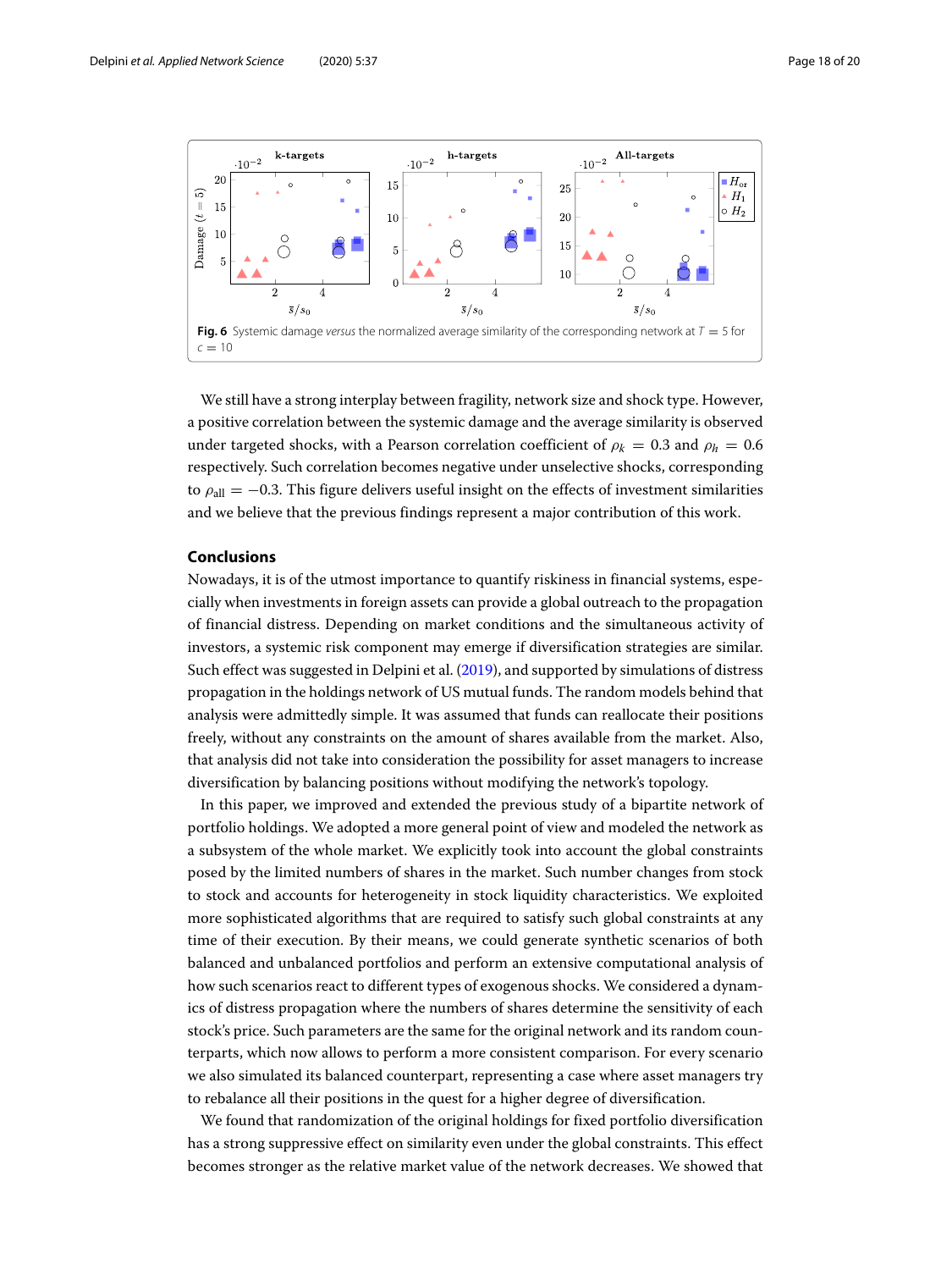a large increase of the average diversification can be achieved by portfolio rebalancing, even for a moderate number of outstanding shares. We also provided a convenient representation of scenarios in a diversification–similarity space of coordinates relative to an unconstrained random model of balanced investments. With respect to such benchmark, the real holdings network has small average diversification but strong average portfolio similarity, and a significant increase in both differentiation and diversification can not be achieved trivially.

We then performed an extensive comparison of the different scenarios in terms of the systemic damage from an exogenous shock applied to the corresponding network. We considered both the case of targeted shocks to the most popular or most owned stocks, as well as a widespread random shock to the prices of all stocks. Results show that there is an interplay between diversification and investment differentiation, which varies across the different network topologies. Network's fragility can depend to a large extent both on the way shocks are applied and on the relative size of the network, and results can be unexpected to a degree. Overall, a correlation is found between systemic risk and portfolio similarity. Such correlation is positive under targeted shocks and negative under unselective ones. A rebalancing of the real portfolios makes the network less prone to large damages in front of targeted shocks, provided that the network can be considered small with respect to the market. Remarkably, that also makes it riskier under widespread shocks. This means that increasing diversification may possibly be detrimental in systemic terms depending on market conditions. An initial transient of time where rebalancing changes from beneficial to detrimental, or the opposite, can be observed. Additionally, our results show that holdings reshuffling do not automatically results in a safer network. In particular, in a scenario where all stocks may undergo a negative downturn, the real network provides a safer environment regardless of its relative size.

We believe that our findings can be of major interest when it comes to assessing systemic risk properly and for informing effective policy actions. As a further perspective, the effects of diversification-increasing strategies that change the holders' degree sequence could be investigated. Also, a higher-statistics Monte Carlo study of each random scenario for a fine-grained grid of model parameters would provide a better coverage and broader insight.

#### **Abbreviations**

TNA: Total net assets; URH: Unconstrained random holdings; USD: US dollar

#### **Acknowledgements**

Not applicable.

#### **Authors' contributions**

DD devised the modeling aspects and the visualizations, wrote the algorithms, performed the calculations and the simulations. All authors conceived the idea, analyzed and interpreted the results, and wrote the manuscript. The author(s) read and approved the final manuscript.

#### **Funding**

DD acknowledges funding "Fondo di Ateneo per la Ricerca 2019" provided by the University of Sassari.

#### **Availability of data and materials**

The findings of this study are based on data from the Survivor-Bias-Free US Mutual Funds database © 2012 Center for Research in Security Prices (CRSP), The University of Chicago Booth School of Business. Restrictions apply to the availability of these data, which were used under license and so are not publicly available.

#### **Competing interests**

The authors declare that they have no competing interests.